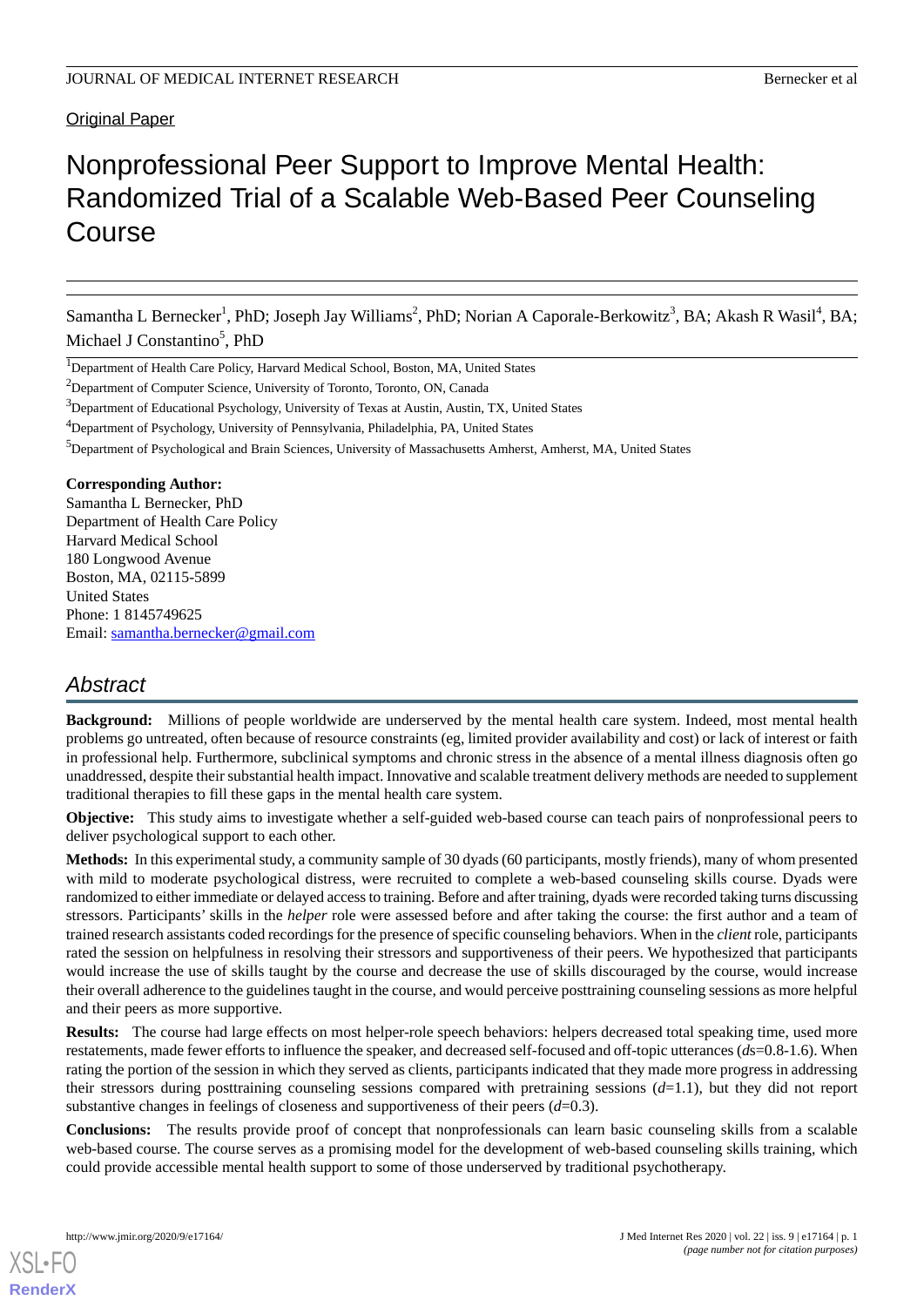## *(J Med Internet Res 2020;22(9):e17164)* doi:  $10.2196/17164$

# **KEYWORDS**

online learning; nonprofessional education; educational technology; computer-assisted instruction; social support; mental health; psychological stress; eHealth; internet; mobile phone

# *Introduction*

## **Background**

The mental health care system in the United States fails to meet the needs of millions of people, prompting numerous calls for *disruptive innovations* in mental health care delivery [\[1](#page-16-0),[2\]](#page-16-1). Several gaps in the current system point to the need for such innovations. First, many people with mental illness are unable to access treatment; the number of people with mental illness far outstrips available resources, and cost and other structural barriers are pervasive [\[3,](#page-16-2)[4\]](#page-16-3). Second, others choose not to seek help because of negative beliefs about treatment [[5,](#page-16-4)[6](#page-16-5)]. Finally, the mental health system is not designed to address the adverse effects of subclinical symptoms and chronic stress that affect even those without diagnosable mental illnesses [[7\]](#page-16-6), which increases the risk of future psychological and physical decline [[8\]](#page-16-7).

Self-guided digital technologies, including self-help apps and chatbots, have been proposed as solutions because of the advantages they provide in access and cost, but they are not a panacea, displaying several limitations [\[9](#page-16-8),[10\]](#page-16-9). Their reach is limited because people seeking mental health support typically prefer face-to-face over computerized therapy [[11](#page-16-10)[,12](#page-16-11)]. Their efficacy is limited because digital tools often fail to motivate and engage users  $[13,14]$  $[13,14]$  $[13,14]$  $[13,14]$ . They also currently lack the *human-level*intelligence required to address nuanced problems [[15](#page-16-14)[,16](#page-16-15)]. It appears that until realistic artificial intelligence is available, many people require human-delivered interventions to meet their preferences, engage them, and respond to their unique concerns. However, this raises the question of how human-delivered interventions could solve the problems with traditional treatments that digital interventions have been created to address—how can human-delivered interventions scale to reach an enormous number of people with mental illnesses, appeal to those who are not interested in professional care, and reduce the burden of subclinical symptoms and stress?

We propose one possibility for a human-delivered solution to address these needs: a *Crowdsourcing Mental Health* (CMH) model that leverages the benefits of technology to overcome treatment barriers while addressing limitations of technology by incorporating the important human element. In the proposed model, digital tools could be used to train nonprofessionals, who would then counsel their peers face-to-face. Even if it is less potent than traditional psychotherapy, such a scalable intervention could have considerable public health impact because of its greater reach [[17\]](#page-16-16), a possibility corroborated by survey research. In a survey of more than 500 internet users, 64% of respondents indicated that they would participate in reciprocal peer counseling using skills that they and a peer learned via a web-based course [\[18](#page-16-17)]. More than 50% of the respondents who stated that they would never seek psychotherapy or medication expressed willingness to try this

model—an important indicator that some of those underserved by traditional treatments could benefit from reciprocal peer counseling.

#### **Design Considerations for a Peer Counseling Program**

We propose 3 features to include in the design of a nonprofessional peer counseling program if it is to meet the aforementioned gaps in traditional mental health care by scaling to meet demand, appealing to those who do not want to seek professional care, and treating subclinical symptoms and stress, all while incorporating human interaction. These features are (1) transdiagnostic applicability (ie, applicability regardless of diagnosis), (2) reciprocity between peers, and (3) scalability of training. In this section, we highlight the relevant literature from which these design considerations were derived. We discuss how these features can address the above gaps and provide additional benefits, and we describe how these features might be implemented.

## *Transdiagnostic Applicability*

Applicability to a wide range of problems provides several advantages for nonprofessional peer counseling interventions. This could increase the appeal of the intervention to those who are reluctant to see a professional: if the intervention is appropriate regardless of whether one has received a diagnosis, participants would not need to identify themselves as having a mental illness or have to see their symptoms as "severe enough" to merit professional treatment, which are among the most common reasons individuals choose not to seek care [\[5](#page-16-4),[6\]](#page-16-5). In addition, a broad intervention could address the growing number of individuals with impairing subclinical symptoms or chronic stress [\[7](#page-16-6)], which increases the risk for mental and physical health problems [\[8](#page-16-7)] in addition to the direct distress they cause. Finally, a domain-general intervention can be useful if individuals cannot receive accurate diagnosis (which is challenging in the absence of a professional) [\[19](#page-16-18)]; a simpler screening for the level of severity or appropriateness of peer counseling may be viable.

How might this transdiagnostic applicability be achieved? Among extant transdiagnostic treatments, supportive psychotherapy may be especially well-suited for peers with limited mental health training. In supportive psychotherapy, the therapist does not target a specific symptom but rather follows the support seeker's lead while providing "reflection, empathic listening, encouragement, and [an opportunity] to explore and express ... experiences and emotions" [\[20\]](#page-16-19). Thus, support seekers can address whatever problems may arise, including psychological symptoms and "normal" stressors [\[21](#page-16-20)]. These techniques align well with what support seekers desire from nonprofessional social support, making supportive psychotherapy especially appropriate for peer delivery [\[22](#page-16-21),[23\]](#page-16-22). Furthermore, in contrast with many transdiagnostic treatments that require extensive training and supervision to implement with fidelity [[24,](#page-17-0)[25](#page-17-1)], supportive psychotherapy's abbreviated

 $XS$ -FO **[RenderX](http://www.renderx.com/)**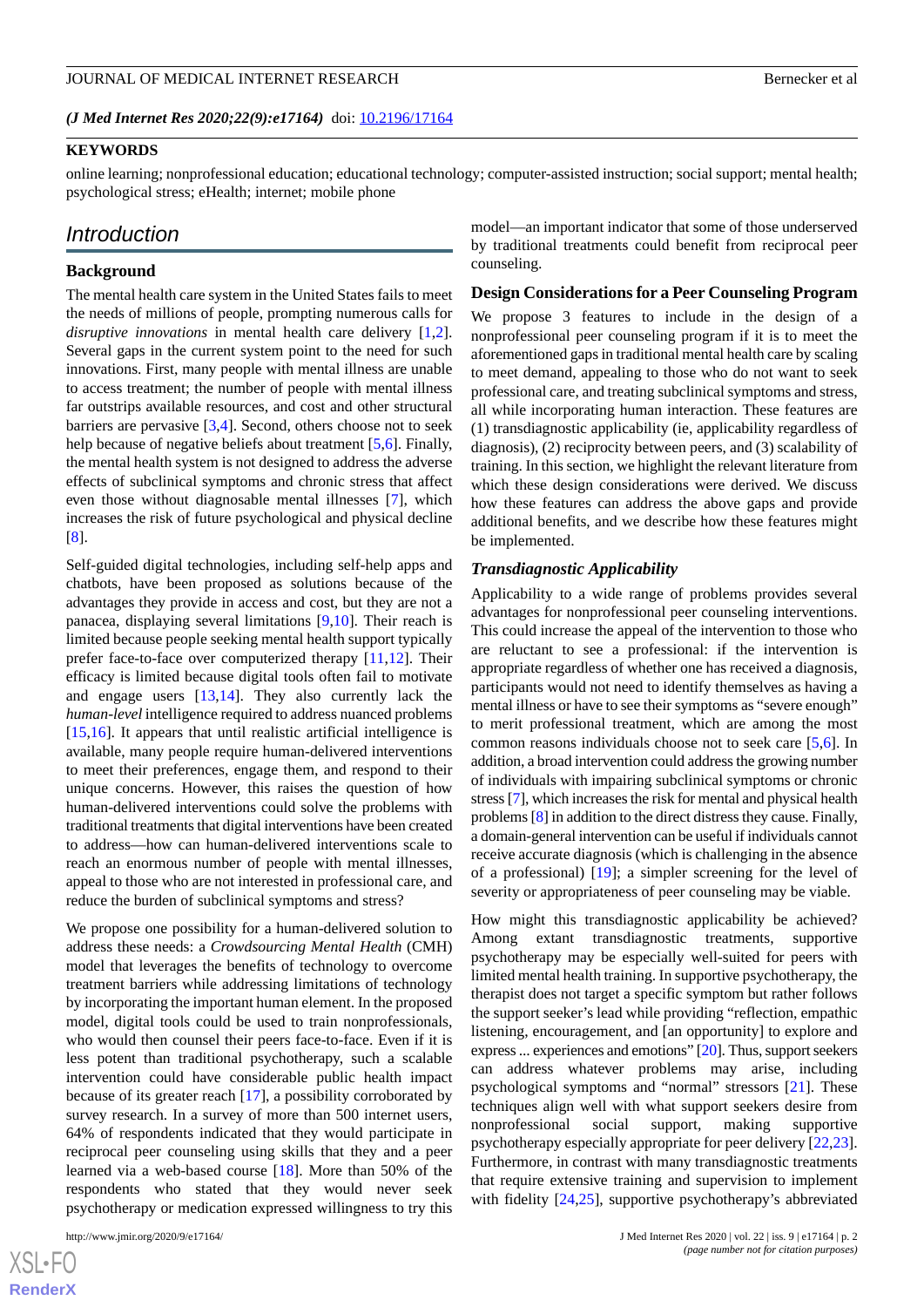list of specific techniques may render it easier to learn, although this is ultimately an empirical question.

There is consistent evidence that supportive psychotherapy improves psychological symptoms. For example, in randomized controlled trials for depression, it has medium effects versus wait-list or no treatment (approximate *d*=0.6) [\[20](#page-16-19),[26](#page-17-2)]. Compared with treatments that directly target the symptoms or theorized root causes of a particular disorder, supportive psychotherapy does appear at a small disadvantage, with relative effects around *d*=−0.2, but there is some indication that this difference could be driven partly by publication bias or unequal dosages [[20](#page-16-19)[,27](#page-17-3),[28\]](#page-17-4). Indeed, several meta-analyses have failed to find differences between supportive psychotherapy and gold-standard cognitive behavioral therapy for generalized anxiety disorder [[29](#page-17-5)[,30](#page-17-6)]. In addition, several randomized trials have found no or minimal differences between supportive psychotherapy and directive or expressive treatments for a variety of other conditions, including borderline personality disorder [[31\]](#page-17-7), posttraumatic stress disorder [\[32](#page-17-8)], social anxiety disorder [[33\]](#page-17-9), generalized anxiety disorder [[34\]](#page-17-10), anorexia nervosa [[35\]](#page-17-11), personality disorders characterized by fearful behaviors [[36\]](#page-17-12), and comorbid chronic depression with alcohol dependence [\[37\]](#page-17-13). Consequently, some have argued that supportive psychotherapy should be regarded as a "therapy of choice" rather than a control condition [\[36](#page-17-12),[38\]](#page-17-14).

This is not to deny that, in many cases, specific techniques that target symptoms or causes may increase the potency of treatment or may be necessary to achieve remission; for example, there is an increasing consensus that treatments that incorporate exposures are superior for anxiety disorders [\[39](#page-17-15)[-41](#page-17-16)]. However, even if less powerful than such disorder-specific treatments, delivery of supportive psychotherapy skills on a large scale by laypeople could have a substantial public health impact, especially in cases where the alternative to supportive peer counseling is no treatment at all [[17\]](#page-16-16). Determining the appropriate population for peer-delivered supportive psychotherapy techniques should be guided by future clinical trials, but we propose that this intervention may be a strong fit for any individual with subclinical distress and prodromal symptoms as well as for individuals with mild to moderate mental illness across a spectrum of disorders (eg, anxiety and related disorders, mood disorders, substance use disorders, and eating disorders) who would not otherwise seek treatment.

## *Reciprocity Between Peers*

There are many advantages to making supportive psychotherapy delivered by nonprofessionals reciprocal, such that 2 members of a dyad both give and receive support, as opposed to unidirectional, such that one member takes on a *patient* role and the other a *counselor* role. A reciprocal model has a major advantage in scaling to meet demand. Unidirectional solutions such as *task shifting* to trained nonprofessionals would require a multiple-thousands-fold increase in employees delivering therapeutic services full time to treat all individuals with mental health difficulties [\[42](#page-17-17),[43\]](#page-17-18); in contrast, a reciprocal model does not demand a large change in the workforce. Instead, reciprocal peer counseling requires only a few hours of each person's leisure time, and each person is compensated via (1) receiving

 $XS$  $\cdot$ FC **[RenderX](http://www.renderx.com/)** support in return and (2) the benefits of providing support to others. In a sense, this model *crowdsources* mental health care by dividing the enormous undertaking of treating mental illness into manageable tasks carried out by laypeople.

Reciprocal peer counseling may also appeal to those who would not seek professional assistance (or, indeed, request it from their friends) because of the threat to self-esteem associated with being a person who *needs help* or because of concerns about burdening others. Indeed, unidirectional support receipt is sometimes associated with negative mood, potentially because of these features [\[44](#page-17-19)]. In contrast, reciprocity of support maintains an egalitarian relationship, and the opportunity to act as a support provider can protect health and improve mood [[45,](#page-17-20)[46\]](#page-18-0), in some cases even more than receiving support [\[47](#page-18-1)].

The involvement of a peer can also remedy a limitation of most web-based self-help programs, that is, nonadherence or withdrawal from the program. A recent meta-analysis of clinical trials of smartphone apps for treating anxiety and depression found that 26% of participants withdrew (closer to half when adjusting for publication bias); however, the inclusion of human interaction reduced dropout to close to 12% [\[48](#page-18-2)]. Interaction with another person can provide a sense of accountability [[49,](#page-18-3)[50\]](#page-18-4); indeed, in a reciprocal program, participants might be especially motivated to persist because in addition to promoting their own well-being, they know another person is benefitting from their involvement.

Finally, a reciprocal peer counseling model may attack a driver of psychological ill health at its root. The detrimental health and mortality effects of social isolation and loneliness are well established [\[51,](#page-18-5)[52\]](#page-18-6), and perceived social support protects against mental illnesses [\[53](#page-18-7)-[55\]](#page-18-8). Reciprocal self-disclosure generates intimacy [\[56](#page-18-9)], so taking turns as *helper* and *client* could increase perceived social support in a manner that is not present in traditional psychotherapy. Thus, a peer counseling program using this format could improve psychological well-being through 2 classes of mechanisms: it does not only give participants an opportunity to address the sources of their distress but could also generate feelings of closeness and support.

## *Scalability of Training*

To meaningfully address the mental health care shortages, training for peer counselors must be widely accessible at scale. To achieve the required reach, training should have little or no monetary cost, should be available regardless of geographic location or population density, and should effectively train people with varying backgrounds and abilities.

Therefore, we suggest that the training should be available on the web in a self-directed format (although this does limit its use to individuals who have access to an internet-connected device; additional solutions are needed for those who lack such access). Crucially, to reach the required scale, web-based training should be primarily self-guided, rather than requiring a live instructor [\[57](#page-18-10)]. Otherwise, the number of human trainers available would act as the limiting factor in the number of people who could be served, and human involvement would drive costs. This approach is consistent with the evolution of massive open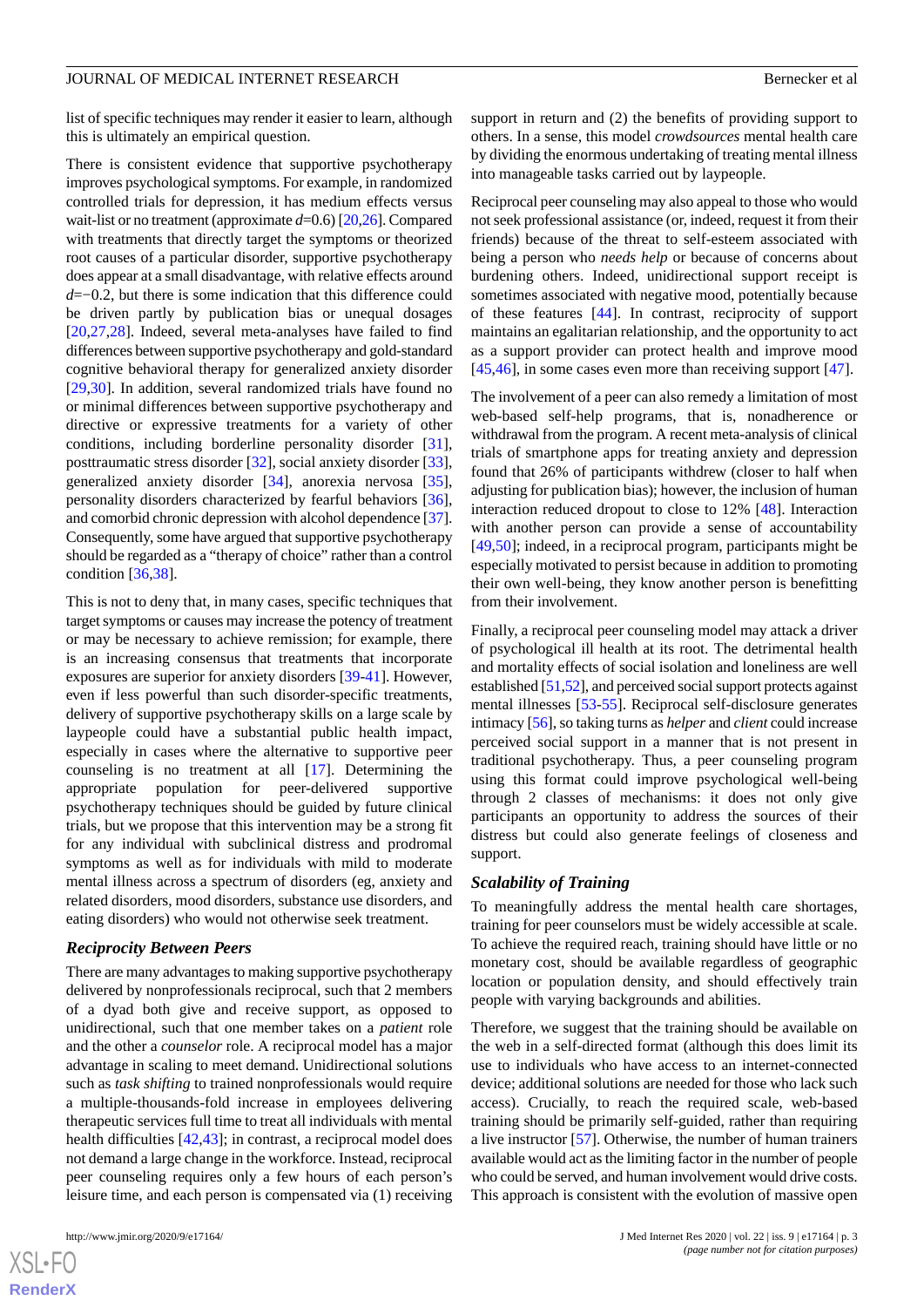online courses, which are increasingly taught in a self-paced format. However, it is far from guaranteed that a self-guided web-based course could effectively teach interpersonal skills, especially to nonprofessionals who may be experiencing psychological symptoms; as discussed below, the literature on web-based interpersonal skills training is limited. Consequently, such a course must be carefully designed, drawing on the science of learning and research on online pedagogy.

# **Research on Extant Web-Based Therapeutic Skills Training Programs**

In this section, we briefly review the supporting evidence for web-based programs that have been created to teach related skills, and we explain how the proposed intervention differs from that work.

One group of existing web-based training programs includes courses for professionals in evidence-based psychotherapies [[58\]](#page-18-11) and distance education programs for graduate-level counselors [\[59](#page-18-12)]. These programs have succeeded in increasing knowledge, self-reported skill, and, more rarely, observed skill. However, these differ from the proposed peer counseling course in 2 consequential ways: (1) they often involve considerable instructor and student interaction through telecommunication, making them difficult to expand, and (2) they teach nondistressed groups that have self-selected for aptitude and interest in mental health care delivery [[58\]](#page-18-11).

Another handful of web-based peer support platforms train nondistressed volunteer *listeners*, but unlike our program, these platforms generally do not use evidence-based behavioral teaching techniques, and it is unknown if these trainings improve listeners' behavioral adherence to guidelines [[60-](#page-18-13)[62](#page-18-14)].

Finally, several web-based romantic relationship enhancement programs exist, some of which teach communication skills, and these often do target couples in distress. However, studies of these programs have only shown benefits for relationship outcomes and have rarely measured changes in interpersonal behaviors [\[63](#page-18-15),[64](#page-18-16)] (refer to the study by Braithwaite and Fincham [[65\]](#page-18-17) for an exception).

Across all these types of programs, rather than rigorously evaluating observed behavior, tests of teaching efficacy tend to rely on assessments of learners' *self-reported* perceived skills and *book knowledge*, which may be only weakly correlated with a learner's ability to implement skills in a real interpersonal interaction [\[57](#page-18-10)]. We address this limitation in this study.

# **This Study**

Owing to these gaps in the literature, it remains unclear whether a training program fitting our design desiderata would be effective—in other words, it is unknown whether nonprofessionals, including people reporting moderate psychological distress, could learn peer counseling skills via a self-guided web-based course. To address this question, we developed a peer counseling program called Crowdsourcing Mental Health (CMH). CMH fulfills our design criteria: it is a reciprocal program that begins by teaching pairs of peers supportive psychotherapy skills via a self-guided, web-based course. Thus, it may have the potential to address the current

 $XS$  $\cdot$ FC **[RenderX](http://www.renderx.com/)** limitations of mental health care systems around access, appeal, and treatment of subclinical symptoms. Of course, CMH and other similar peer counseling programs are far from the sole solution; they are unlikely to be appropriate for some of the most vulnerable or most ill or those who have specific limitations around technology use or peer interactions. However, reciprocal peer support programs can add strong value to a portfolio of novel mental health interventions to fill gaps in the current health care system.

In this study, we describe CMH's development and report on a randomized trial designed to test its efficacy in improving skill use, adherence to guidelines, and perceived helpfulness by evaluating users' performance in recorded CMH sessions and their postsession reactions. The primary research questions (RQs) were as follows:

- RQ 1: How much does the course change the use of specific helping skills? By estimating changes in the use of individual skills, we can differentiate skills that were effectively taught from those ineffectively taught, informing revision of specific course sections. We hypothesized that helpers would increase the use of 2 behaviors prescribed by the course, would decrease the use of 2 behaviors proscribed by the course, and would decrease in-session speaking time. (We also measured some common behaviors that were neither prescribed nor proscribed and had no strong hypotheses about changes in those.)
- RO 2: Does the course improve helpers' overall adherence in delivering helping skills? We predicted an increase in adherence from pre- to posttraining.

As the primary goal of this study was to investigate the teaching effectiveness of the course and not its impact on mental health, participants were not required to meet with their peers after completing this study; consequently, the mental health effects of repeated peer interactions could not be determined. However, as a proxy measure of whether a reciprocal peer counseling intervention of this kind could produce mental health benefits, we assessed participants' perceptions of the short-term impact of using the skills during the in-laboratory counseling sessions, enabling us to address the following RQ:

• RQ 3: Does the talker's perception of session helpfulness increase after taking the course? We hypothesized that talkers would perceive the sessions after training as more productive and that they would feel closer to their peers—in other words, that changes would take place in the 2 proposed mechanisms of reciprocal peer counseling.

# *Methods*

# **Course Design**

In CMH, pairs of acquaintances take a web-based course that teaches helping skills, which are the focus of this investigation, as well as talking skills, which consist of guidelines drawn from the literature on coping and emotion regulation. Both participants learn both roles. Once each person has completed the web-based course on his or her own, the peers can then meet for mutual support sessions, taking turns in the helper and talker roles. To address the design consideration of transdiagnostic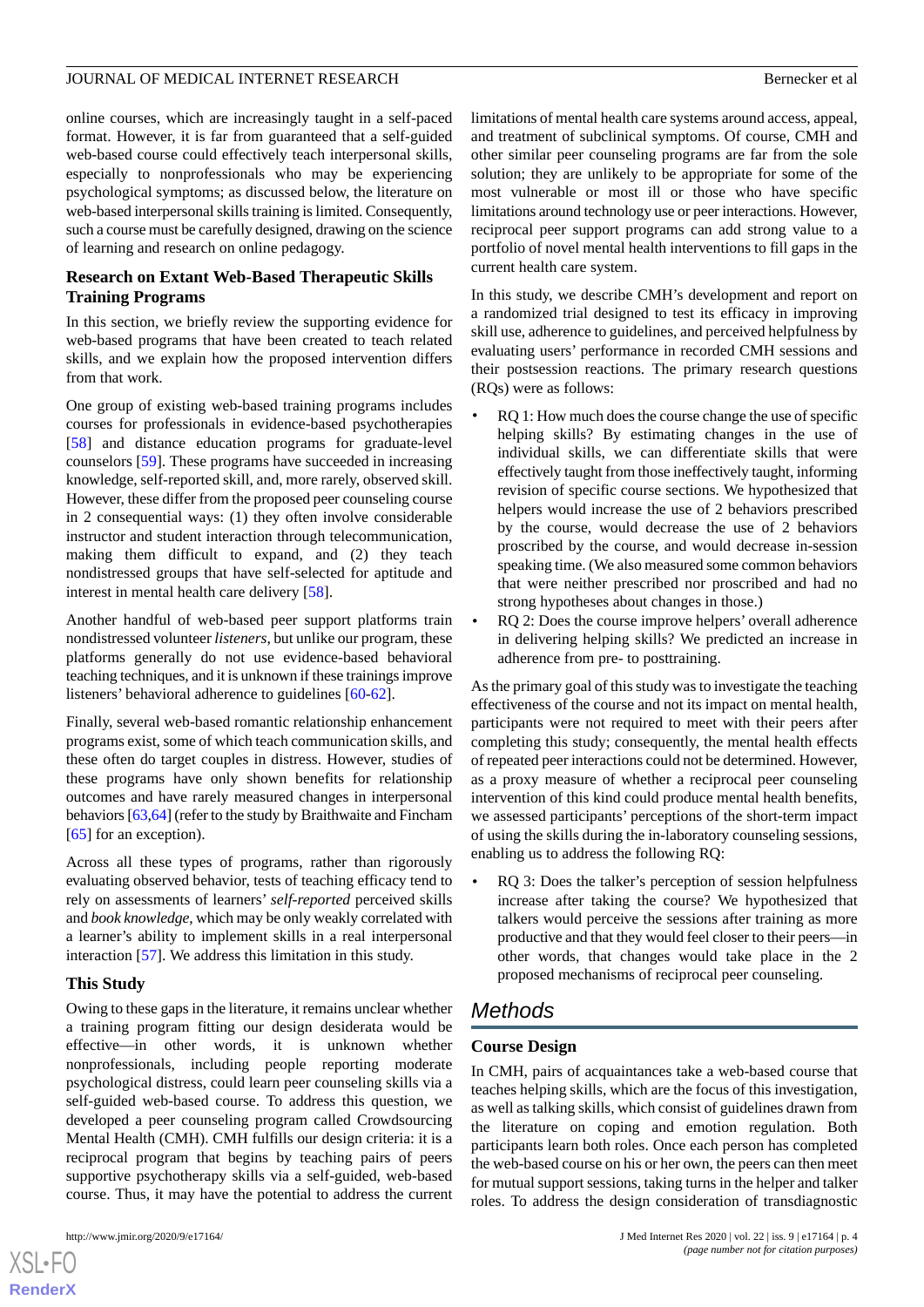applicability, CMH's helping skills parallel the skills of supportive psychotherapy [\[38](#page-17-14)], which are also the core skills taught in the dominant counselor training models [\[66](#page-18-18),[67](#page-18-19)]. These skills include taking a warm and nonjudgmental attitude, listening attentively without attempting to influence the speaker, and using techniques to elicit reflection and elaboration (eg, paraphrasing and asking open-ended questions).

The CMH course consisted of 10 lessons, 5 on taking the helper role and 5 on taking the talker role (the talking skills lessons were included because CMH users may be therapy-naïve and have difficulty directing their own sessions. These lessons gave instructions on how to explore a stressor, describe emotions, and develop a coping plan. As talking performance was not the focus of this study, we do not discuss these lessons further). Each of the helper lessons addressed 1 of the following 5 topics: focusing one's attention on the talker, taking an accepting and caring attitude, avoiding unhelpful attempts to influence the talker, restating (paraphrase and summary), and asking open-ended questions.

The success of skills training is dependent on the pedagogical methods used [[68\]](#page-18-20). In some previous studies of web-based psychotherapy skills training, self-guided instruction (which scales more easily) has been found to be inferior to self-guidance plus videoconference role-play with an instructor [\[69](#page-19-0)-[71\]](#page-19-1). Owing to the need to address the design consideration of the scalability of training, we considered such use of videoconference to be infeasible for a widely disseminated and low-cost course. Therefore, we carefully developed alternative training strategies, relying on extensive review of basic and applied research on learning and online education to identify ways we could maximize efficacy while minimizing human-delivered instruction.

# *Implementation of Behavior Modeling Training as a Teaching Method*

Behavior modeling training (BMT) is the best-supported set of techniques for increasing the performance of interpersonal and other behavioral skills [\[72](#page-19-2)], and it has been used effectively to teach nonprofessionals basic counseling and active listening skills in face-to-face settings [\[73](#page-19-3),[74\]](#page-19-4). Consequently, BMT served as the pedagogical foundation for the course. BMT includes 4 components: learners receive a description of each skill (*instruction*); view other people performing skills (*modeling*); practice skills, often through role-play (*practice*); and receive performance feedback (*feedback*).

To make the course scalable, these 4 components needed to be translated into a primarily self-guided, web-based format. Instruction and modeling were relatively simple to implement and took the form of videos: audio instruction was accompanied by text and images, and diverse volunteer actors modeled the skills. In creating these portions of the course, we also drew on training techniques identified through basic and applied research from areas as diverse as knowledge acquisition [[75\]](#page-19-5), motor learning [\[76](#page-19-6)], and computer-assisted instruction [[77\]](#page-19-7).

As noted earlier, practice and feedback are more challenging to translate into a primarily self-guided format. To implement practice, the course simulated interpersonal interactions with

 $XS$ -FO **[RenderX](http://www.renderx.com/)** increasing degrees of complexity and realism, beginning with lower-fidelity, simpler automated exercises, and progressing toward live interactions. This approach has dual benefits: first, it can scaffold learning rather than immediately forcing learners to juggle the stimuli and challenges of a face-to-face conversation [[78\]](#page-19-8), and second, minimizing human involvement improves convenience and scalability. In the CMH course, learners began by typing responses to video-recorded actors, then progressed to practicing 3 times over the phone with a minimally trained *mentor*, and finally held 3 in-person practice sessions with the peer whom they had selected as their *partner* in the intervention. The demands of the mentor role were designed to be extremely minimal (eg, reading from a script) so that when CMH is publicly launched, any individual who uses CMH could volunteer to mentor new learners, eliminating the resource limitations associated with requiring trained instructors. For this study, undergraduate research assistants served as the telephone mentors.

Feedback took the form of self-assessments because of the challenges of providing nuanced human-delivered or machine-coded feedback at scale [[79,](#page-19-9)[80\]](#page-19-10) and the risk associated with an untrained peer providing inaccurate or anxiety-provoking feedback [[81\]](#page-19-11). After each exercise, the learners answered a series of questions about whether they followed each instruction. By assessing granular behaviors, the learners can identify behaviors to change in the future while minimizing the threat to self-esteem and ensuing negative affect that could impede learning  $[82]$  $[82]$ . They were not asked to give themselves a global evaluation because self-evaluations are more accurate when specific and objective tasks are assessed [[83\]](#page-19-13).

## *Course Development Process*

The course content was written by the first author, using BMT as an organizing framework for teaching the set of behavioral skills from supportive psychotherapy. Manuals on teaching counseling skills and motivational interviewing were consulted [[66,](#page-18-18)[67,](#page-18-19)[84\]](#page-19-14), both to ensure that no relevant skills were missed and to inform the design of practice exercises. When generating examples for the modeling portion of the course, we attempted to represent individuals with diverse life experiences and demographic characteristics (eg, socioeconomic status, race, and age). The written course content was then reviewed by another clinical psychologist and an online education researcher and was read and pilot tested by 2 research assistants.

After the first round of revisions to the written materials, a digital prototype of the course was created, including creating instructional and modeling videos and interactive exercises. These materials were designed in keeping with research on *E-learning* [\[77](#page-19-7)] to optimize visuals, narration style, and other elements for educational efficacy. The videos were edited using Camtasia software (TechSmith) and hosted on the TechSmith website, which allows for embedding quiz questions within videos. All course materials were hosted on the web using Qualtrics Research Suite survey software, which enabled additional interactive exercises in a variety of formats (eg, multiple choice and short answer questions). This digital version of the course was then pilot tested with 5 volunteers. Final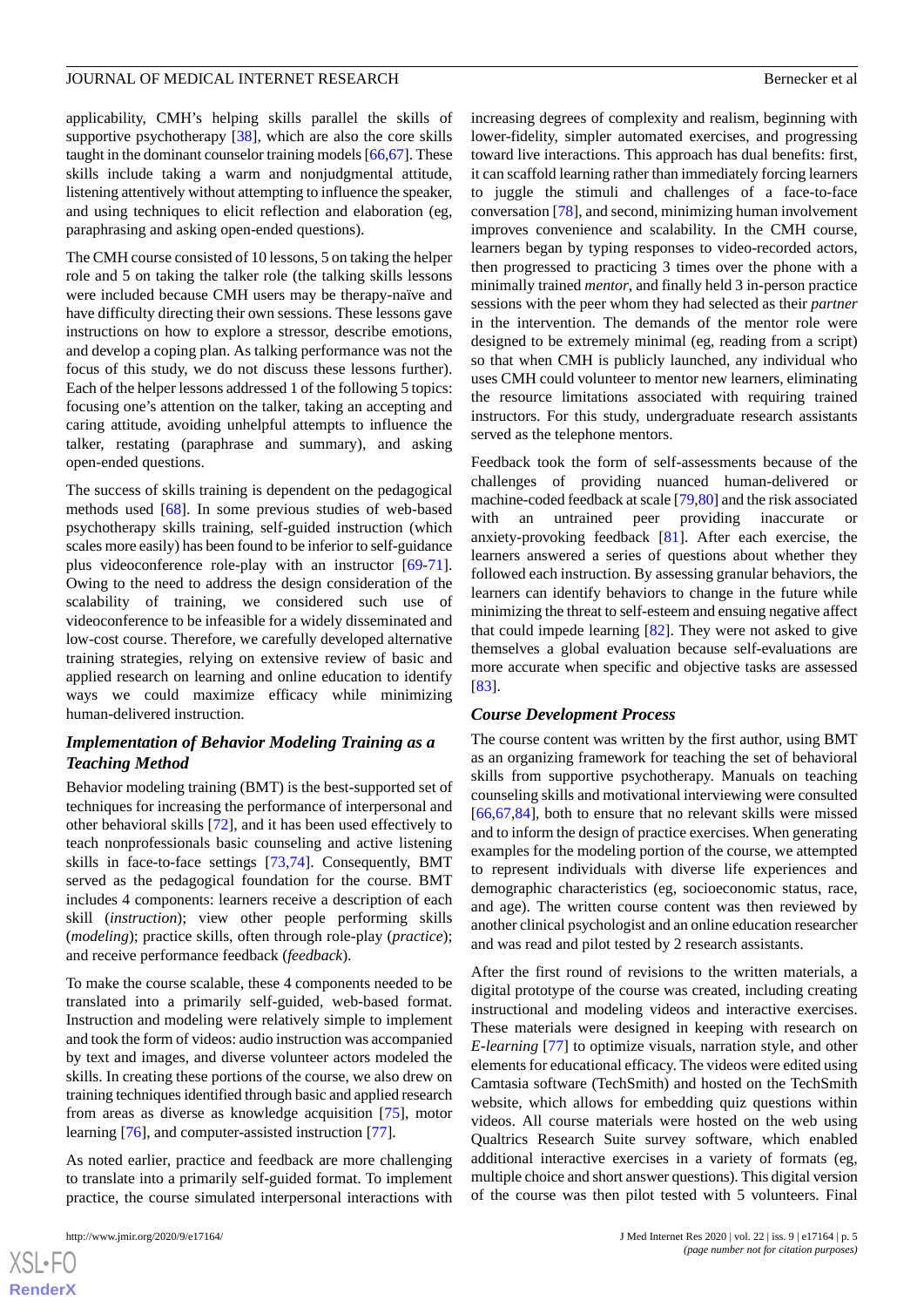revisions were made based on volunteers' feedback as well as observations of their performance.

## **Participants**

#### *Inclusion and Exclusion Criteria*

We sought a sample with somewhat elevated distress through our recruiting methods (ie, by framing the program as a way to reduce stress), but we did not exclude participants with low distress because we (1) did not want to make it more difficult for participants to find eligible partners and (2) hoped that CMH may be a useful tool for prevention and personal growth even in the absence of current symptoms. Although we expected that this peer counseling model would be appropriate for those with more severe symptoms, we decided to limit initial testing of the course to those with milder distress for safety and ethical reasons. Therefore, we excluded individuals scoring more than 2 SDs above general population norms on the Brief Symptom Inventory (BSI) [\[85](#page-19-15)] or responding in the affirmative to the BSI item on suicidal thoughts.

We excluded individuals currently receiving psychotherapy, given that they already have access and willingness to seek care and, therefore, are not in CMH's highest-priority target population. We did not exclude those taking psychiatric medication because it may be a weaker indicator of access to care (eg, some people might be prescribed medication through a general practitioner without having access to specialist treatment).

Additional eligibility criteria included being aged 18 years or older; having access to an internet-connected computer; and being able to speak, read, and write in English.

## *Sampling and Recruitment Method*

Participants were recruited from several medium-sized towns (population 20,000-40,000) in the Western Massachusetts region. The study was advertised via flyers, web-based classifieds, and announcements on listservs and in college student groups. Advertisements presented the program as an opportunity to learn skills to reduce stress and to develop closeness with another person.

Recruitment followed a multistep process in which a first participant was recruited and screened, and then that individual recruited a peer from their existing social network. The first participant was discouraged from selecting first-degree relatives, romantic partners, or individuals with whom their relationships were characterized by conflict or disagreement. However, to increase the external validity of the study, no potential peer pairings were forbidden. Of the 30 initial participants enrolled in the study, 29 (97%) participated with their first-choice peers and 1 (3%) participated with her second-choice peer.

The sample of 60 individuals (30 pairs) comprised adult community members (18/60, 30%) and full-time undergraduate students (42/60, 70%). Of the 60 individuals, 42 (70%) identified as women, 15 (25%) as men, and 3 (5%) as transgender or gender nonconforming. They were aged 18 to 62 (median 20.5) years. The most common racial and ethnic identities were White non-Hispanic (35/60, 58%), East Asian (10/60, 17%), and White Hispanic or Latino (5/60, 8%), with the remainder identifying

as South Asian (4/60, 7%), multiracial (3/60, 5%), Black (2/60, 3%), and Native American Hispanic or Latino (1/60, 2%).

## **Measures**

## *Psychological Distress*

To assess psychological symptoms, we administered the BSI [[85\]](#page-19-15). The BSI is a 53-item measure on which respondents rate symptoms experienced within the past week on 9 mental illness dimensions, from which an index of total distress can be calculated. This measure was chosen because it assesses symptoms of a range of disorders and summarizes them in a single index, has demonstrated strong psychometric properties, and has published norms for patient and nonpatient populations. In the sample of this study, the BSI showed strong internal consistency in all sessions (coefficient  $\alpha$  range=.95-.97).

To assess perceived stress, we administered the 10-item Perceived Stress Scale (PSS-10) [\[86](#page-19-16)]. This measure was chosen because although scores are correlated with psychological symptoms, the construct of stress as measured by this scale is distinct from mental illness and predicts future symptoms above and beyond current symptom measures [[86\]](#page-19-16). The PSS-10 has been validated in numerous studies, and published norms also exist. In the sample of this study, internal consistency was good at all time points (coefficient α range= $.82-.88$ ).

## *Coding System for Skill Performance*

The performance of participants in the helper role was evaluated using a study-specific coding system based on the psychometrically established Helping Skills Scale [\[87](#page-19-17)]. This coding system was developed specifically to assess participants' use of the skills taught in the course (and avoidance of proscribed behaviors).

Conversational turns are segmented into sentence-like grammatical units, and each unit is coded as falling within a certain category. The system is not intended to capture all possible categories of verbal utterances, but instead codifies behaviors that are prescribed or proscribed in the CMH course or that are very common in social support interactions. The coding system includes 6 mutually exclusive categories: *restatement* and *open-ended question* (central CMH skills), *closed-ended question* (discouraged by the course), *self-disclosure* and *sympathy* (common response modes that are neither prescribed nor explicitly proscribed, although we regarded excessive self-disclosure as evidence of failure to focus on the talker), and *other*. The system also includes a nonmutually exclusive category called *influencing*. Any speech unit in which the helper attempts to problem solve or change the talker's emotional response (which is proscribed by the course) is coded as influencing, in addition to its classification in 1 of the 6 primary categories. The 8 outcome variables for RQ 1 were the total number of sentence units uttered and the proportion of speech units in each category (the 6 mutually exclusive categories plus influencing).

Although these proportions provide a detailed profile of how helper behaviors change, they do not reveal whether learners increase their overall adherence to the guidelines given in the course. Therefore, to address RQ 2, we created a composite

 $XS$ -FO **[RenderX](http://www.renderx.com/)**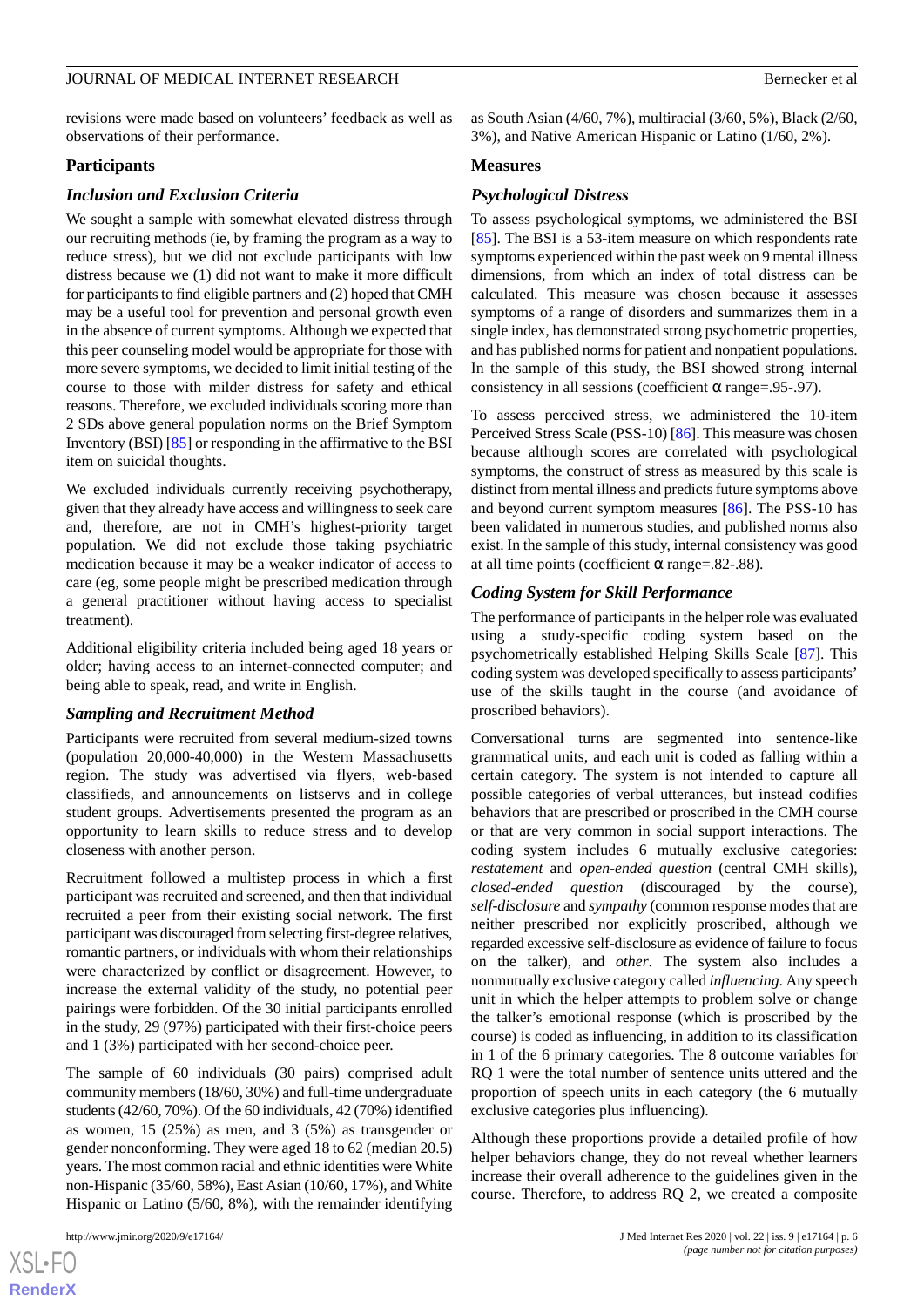index of adherence derived from the coded speech units. Participants are awarded points for engaging in behaviors encouraged by the course and are docked points for proscribed behaviors (eg, they earn points if restatements form a high proportion of the session; points are subtracted depending on the number of units of advice giving). This scale has a theoretical range of −50 to +25.

The coding system was applied by the first author, who developed the system, and a team of 9 trained undergraduate research assistants, all of whom were blinded to the conditions and time points. Psychometrics and training procedures are reported in [Multimedia Appendix 1](#page-15-0) [[88-](#page-19-18)[94\]](#page-19-19).

## *Perceived Session Helpfulness*

To address RQ 3, both participants in each dyad rated how helpful the sessions were to them using the Crowdsourcing Mental Health Session Reaction Scale (CSRS; see [Multimedia](#page-15-1) [Appendix 2](#page-15-1) for the instrument), a modified version of the Revised Session Reaction Scale [\[88](#page-19-18)], that focuses on their experiences when they were in the talker role. The CSRS items loaded on 2 subscales: task reactions (6 items), which reflect progress toward the resolution of the problem through insight, emotional relief, or problem solving, and relationship reactions (3 items), which reflect feeling understood by, connected to, and supported by one's peer. Thus, this measure addresses both types of potential mechanisms of peer counseling: resolution

of distress and increased perceptions of closeness and support. Both subscales have a theoretical range of 1 to 9. Internal consistency of each subscale was good at all laboratory visits (coefficient of  $\alpha$  range=.86-.92 for task reactions and .84-.95 for relationship reactions). [Multimedia Appendix 1](#page-15-0) provides details of the scale development.

## **Procedure**

All study procedures were approved by the University of Massachusetts Amherst institutional review board.

## *Study Design*

This randomized experiment used a pretest-posttest wait-list controlled design to assess whether participants' behavior changed because of taking the course. Half of the dyads were randomized to an immediate training condition and half to a wait-list control (ie, delayed training) condition using a random number generator. The dyads in the immediate training condition were recorded while discussing stressors before and after completing the course over a 4-week period, whereas the dyads in the delayed training condition engaged in 2 stressor discussions separated by 4 weeks, then took the course for 4 weeks, and ultimately completed a final stressor discussion. Participants in both conditions were contacted weekly to address any questions or concerns. [Figure 1](#page-7-0) depicts the participants' flow through the study.

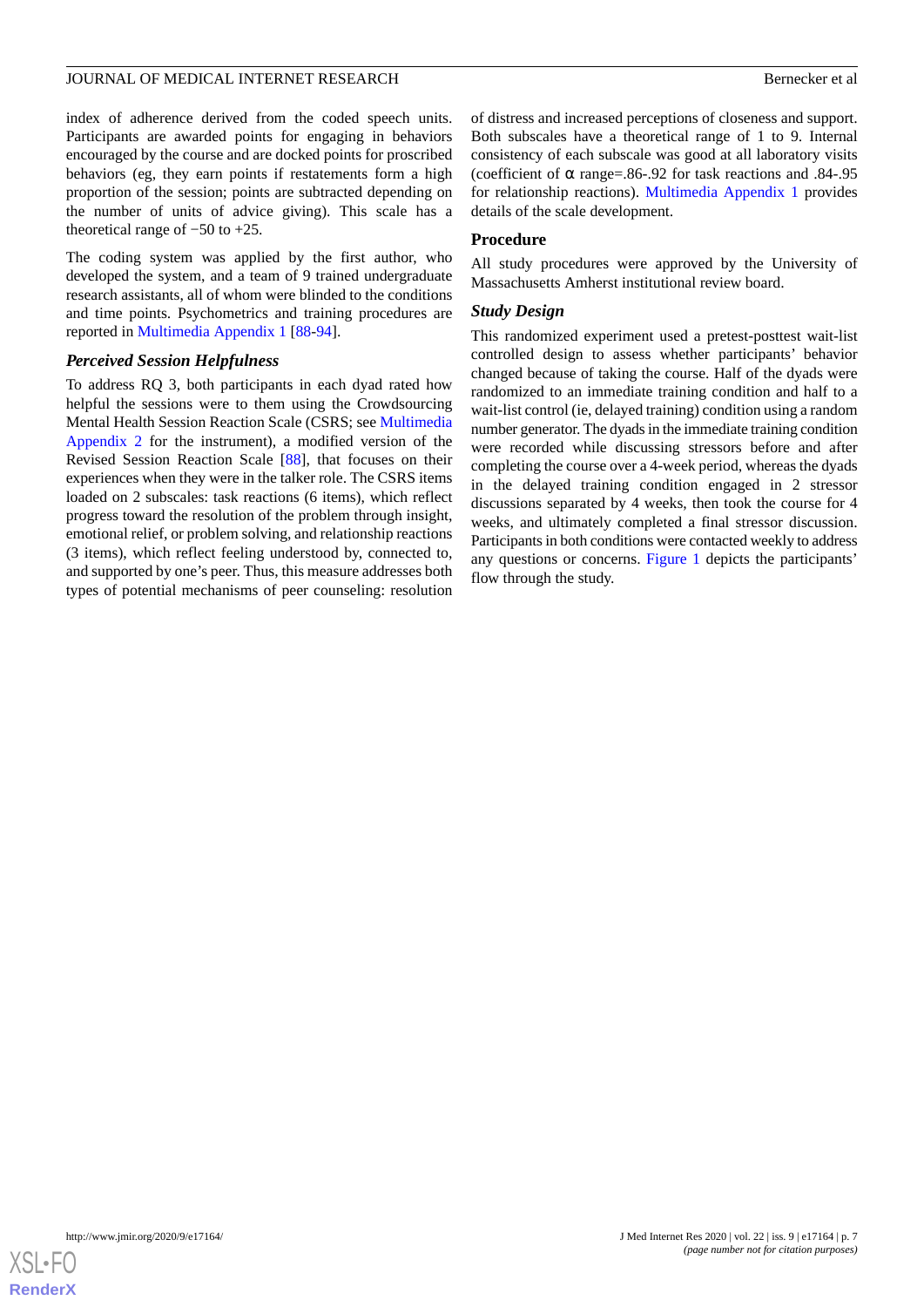<span id="page-7-0"></span>**Figure 1.** Study flow diagram. N denotes the total number of individuals, not the number of dyads. BSI: Brief Symptom Inventory.



The randomized wait-list controlled element of this study design enabled us to determine whether behavioral changes could be causally attributed to the course by evaluating between-group differences in behavioral change between the first to second laboratory visit. Collecting data on *all* participants' pre- and postcourse behavior allowed us to obtain a more precise estimate of the magnitude of behavior changes by analyzing data from all participants in a pre-post design.

## *Stressor Discussions*

Stressor discussions were administered by trained research assistants according to a script and took place in treatment rooms in the university's clinical psychology training clinic, which provided an intimate, comfortable setting along with a means for nonintrusive video recording. At each laboratory visit, participants took turns talking and listening about stressors, taking 30 min each in the talker and helper roles. The order of turn-taking was determined by a coin flip. A careful procedure

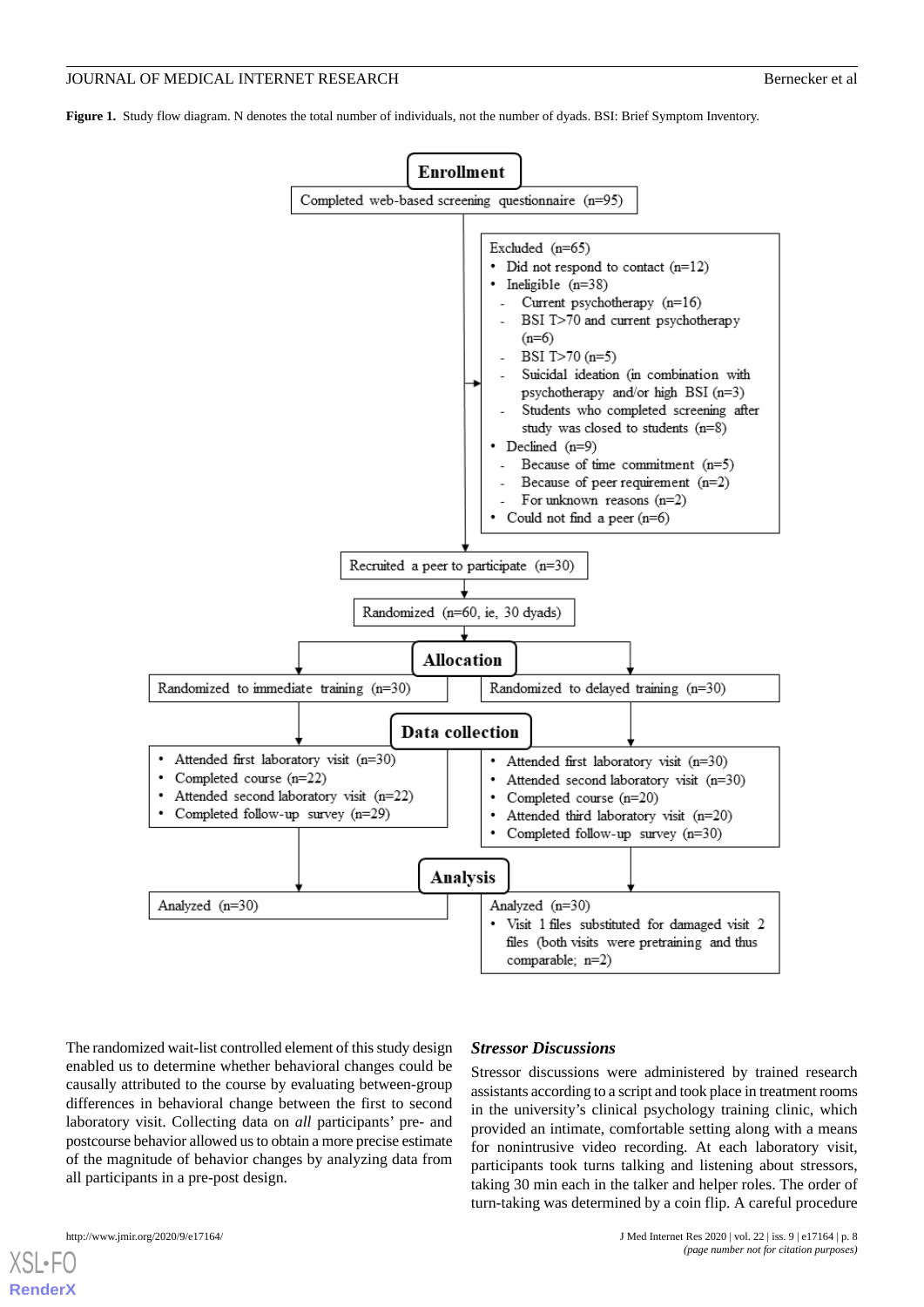for selecting stressors was used so that the severity of stressors was comparable across laboratory sessions: at visit 1, participants named 3 current stressors, rated their severity, and chose the second-most severe stressor; at subsequent visits, participants named 3 current stressors they had not previously discussed, rated their severity, and chose the stressor closest in severity to the stressor discussed previously.

In the precourse sessions, participants were told to disclose and respond as they would naturally. After taking the course, they were told to talk and respond using the skills they learned in the course; the instructions specified that they should use the skills "as they would when meeting outside of the lab rather than trying to impress anyone" to maximize ecological validity and reduce experimenter demand.

Participants were compensated for their time after each laboratory visit, US \$50 for the precourse visits and US \$70 for the postcourse visit. To minimize the impact of compensation on motivation to learn, the payment scheme was explained using language intended to encourage participants to construe payment as compensation for their laboratory visits, not for taking the course.

# **Data Analysis**

All data analyses were planned a priori*.* We estimated 2 models to test the effects of the course on each outcome variable. First, to estimate the within-subjects magnitude of change from preto posttraining, we aggregated the pretraining and posttraining visits across conditions and tested the effect of time. Second, to establish whether changes could be attributed to the training (eg, as opposed to repeated testing, maturation) through a between-subjects analysis, we examined only the first 2 visits, testing the effects of time, condition, and their interaction to assess whether change from visit 1 to visit 2 was greater in the immediate training condition than in the delayed or wait-list condition. We used multilevel modeling to account for the nesting of time points within persons and the nesting of persons

within dyads. As the limited number of data points would make such models unidentified, precluding maximum likelihood or related methods [\[95](#page-19-20)], we used Bayesian data analysis in the R package *brms* [[89\]](#page-19-21). Bayesian data analysis produces a posterior distribution for each parameter that indicates the relative probability of all possible values in light of (1) the observed data and (2) a prior distribution that represents the possible values of the parameters as known or believed before data collection. Parameter estimates are typically summarized by the central tendency of the posterior (eg, the mean of the distribution) and the 95% credibility interval (CI), which is the range that contains 95% of the probability density of the posterior. When the 95% CI excludes 0 (or 1 in the case of odds ratios), one can conclude that an effect likely exists in the population. For all models, conservative priors were chosen, such that posterior distributions were influenced almost exclusively by the data. Unless explicitly stated otherwise, all analyses were planned a priori. More details, including model equations, are given in [Multimedia Appendix 1](#page-15-0).

# *Results*

# **Participant Characteristics**

Demographic and baseline clinical characteristics of the sample are provided in [Table 1.](#page-9-0) The average participant's global psychological symptoms fell 1 SD above the general population (nonpatient) norms, indicating that a substantial proportion of participants were experiencing elevated distress.

Participants reported a variety of relationship types. Most (17/30, 57%) pairs were friends; 20% (6/30) of pairs were in a romantic relationship, 10% (3/30) of pairs were coworkers, 10% (3/30) of pairs were roommates, and 3% (1/30) of pairs consisted of a mother and daughter. One-third of the pairs had been acquainted for less than 1 year, and one-fourth of the pairs had known each other for more than 10 years (median relationship length=2.5 years).

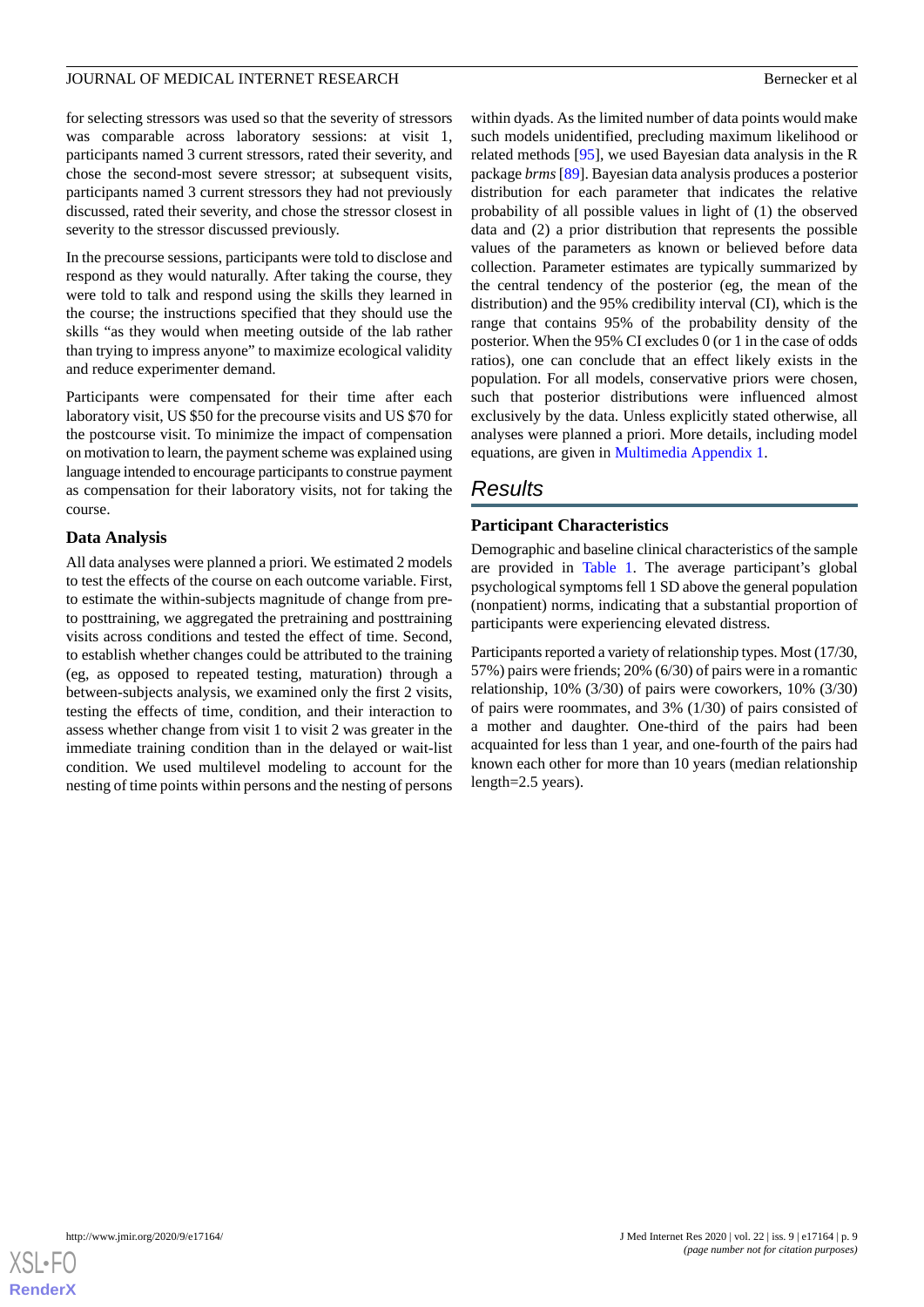# JOURNAL OF MEDICAL INTERNET RESEARCH Bernecker et al

<span id="page-9-0"></span>**Table 1.** Baseline demographic and clinical characteristics.

| Characteristics                                                             | Values          |  |
|-----------------------------------------------------------------------------|-----------------|--|
| Age (years; n=60)                                                           |                 |  |
| Mean (SD)                                                                   | 24.6 (12.4)     |  |
| Median                                                                      | 20.5            |  |
| Gender (n=60), n (%)                                                        |                 |  |
| Woman                                                                       | 42 (70)         |  |
| Man                                                                         | 15(25)          |  |
| Transman                                                                    | 2(3)            |  |
| Genderqueer woman                                                           | 1(2)            |  |
| Race and ethnicity ( $n=60$ ), $n$ (%)                                      |                 |  |
| White non-Hispanic or Latinx                                                | 35(58)          |  |
| East Asian                                                                  | 10(17)          |  |
| White Hispanic or Latinx                                                    | 5(8)            |  |
| South Asian                                                                 | 4(7)            |  |
| <b>Black</b>                                                                | 2(3)            |  |
| Native American, Hispanic or Latinx                                         | 1(2)            |  |
| Multiracial                                                                 | 3(5)            |  |
| Born outside the United States (n=60), n (%)                                | 13(22)          |  |
| Nonnative English speakers (n=60), n (%)                                    | 8(13)           |  |
| Educational level (n=60), $n$ (%)                                           |                 |  |
| Some college education                                                      | 41(68)          |  |
| Associate's or technical degree                                             | 1(2)            |  |
| Bachelor's degree                                                           | 9(15)           |  |
| Some graduate or professional school                                        | 3(5)            |  |
| Graduate or professional degree                                             | 6(10)           |  |
| Marital status (n=60), $n$ (%)                                              |                 |  |
| Never married                                                               | 51 (85)         |  |
| Married                                                                     | 7(12)           |  |
| Separated or divorced                                                       | 2(3)            |  |
| Household income (n=55), US \$                                              |                 |  |
| Mean (SD)                                                                   | 96,000 (86,000) |  |
| Median                                                                      | 80,000          |  |
| Income/ $\sqrt{\frac{1}{6}}$ (household members <sup>a</sup> ; n=55), US \$ |                 |  |
| Mean (SD)                                                                   | 54,000 (43,000) |  |
| Median                                                                      | 42,000          |  |
| Visit 1 Brief Symptom Inventory T score <sup>b</sup> (n=60)                 |                 |  |
| Mean (SD)                                                                   | 60.8(9.3)       |  |
| Median                                                                      | 61.5            |  |
| Visit 1 Perceived Stress Scale-10 (n=60)                                    |                 |  |
| Mean (SD)                                                                   | 18.7(5.8)       |  |
| Median                                                                      | $18\,$          |  |
| Ever in psychotherapy $(n=60)$ , n $(\%)$                                   | 19 (31.7)       |  |

[XSL](http://www.w3.org/Style/XSL)•FO **[RenderX](http://www.renderx.com/)**

http://www.jmir.org/2020/9/e17164/ J Med Internet Res 2020 | vol. 22 | iss. 9 | e17164 | p. 10 *(page number not for citation purposes)*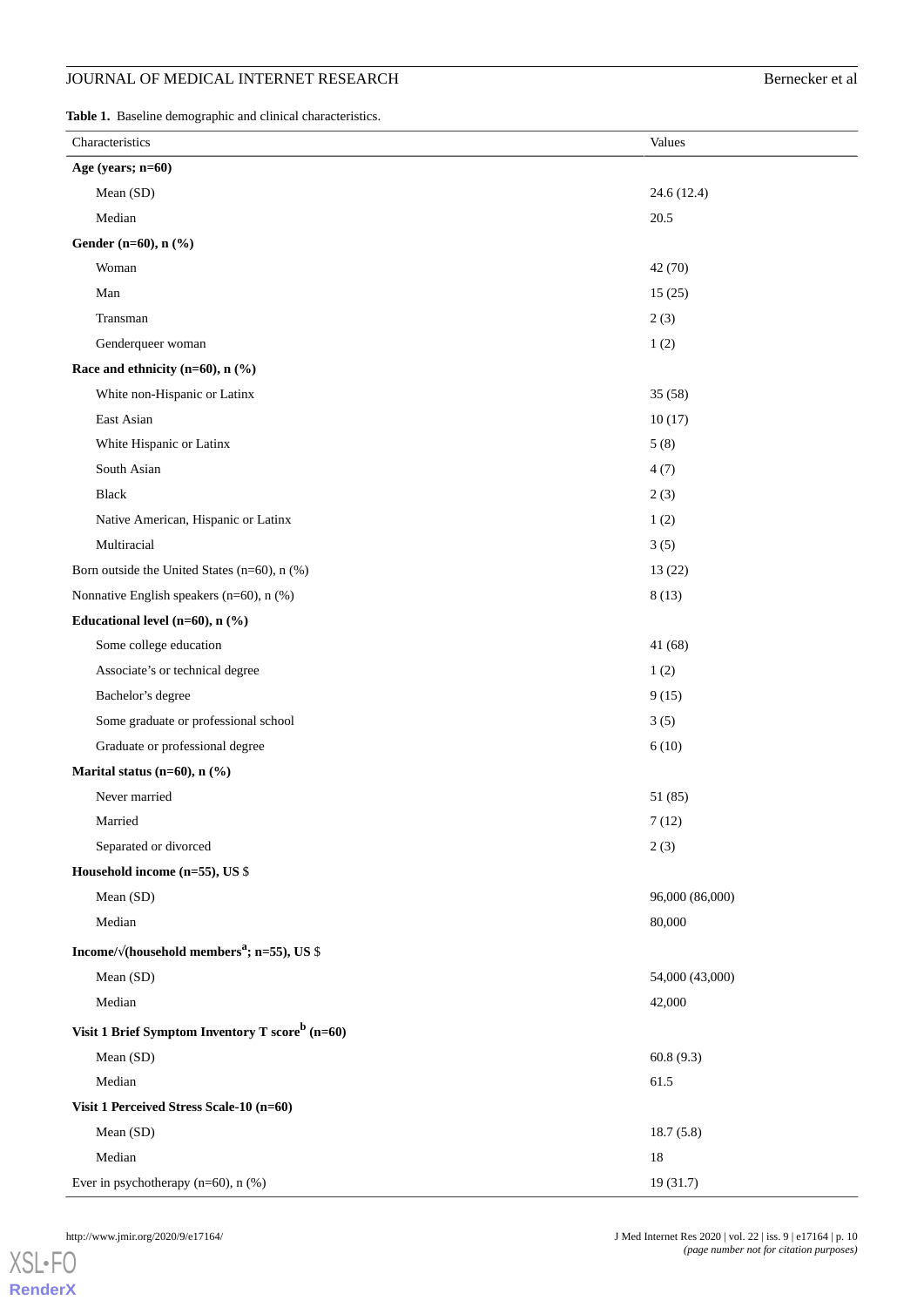# JOURNAL OF MEDICAL INTERNET RESEARCH BETTER AND THE SERIES OF MEDICAL INTERNET RESEARCH

| Characteristics                                                | Values     |
|----------------------------------------------------------------|------------|
| Months in psychotherapy <sup>c</sup> (n=19)                    |            |
| Mean $(SD)$                                                    | 25.8(31.7) |
| Median                                                         | 10         |
| Would consider psychotherapy $(n=60)$ , n $(\%)$               | 52 (86.7)  |
| Ever on psychiatric medication $(n=60)$ , n $(\%)$<br>11(18.3) |            |
| Months on medication <sup>c</sup> (n=11)                       |            |
| Mean $(SD)$                                                    | 41.0(52.4) |
| Median                                                         | 18         |
| Currently on medication $(n=60)$ , n $(\%)$                    | 9(15)      |
| Would consider medication $(n=60)$ , n $(\%)$                  | 44 (73)    |

<sup>a</sup>Income/√(household members) is included to adjust total income for household size while accounting for economies of scale.

b In psychometrics, the T score refers to a normatively adjusted score with a mean of 50 and an SD of 10 (not to be confused with the *t* test statistic). <sup>c</sup>Refers to total months of treatment over the course of the lifetime; these months were not necessarily one contiguous course of treatment.

# **Effects of the Course on Behaviors and Perceived Helpfulness**

Means and SDs for each outcome variable are provided in [Table](#page-11-0) [2.](#page-11-0) Effect sizes presented in the text represent within-person pre-post training changes. [Table 3](#page-12-0) displays the estimates for the coefficient of interest for each type of multilevel model. For the first model, the coefficient represents the change from

pretraining to posttraining among all participants. For the second model, the coefficient represents the degree to which the change from visit 1 to visit 2 was greater in the immediate training condition than in the delayed training condition. When the 95% CI for this coefficient excludes  $0$  (or 1 for odds ratios), the change can be attributed to the training. The results for all other fixed and random effects are given in [Multimedia Appendix 1](#page-15-0).

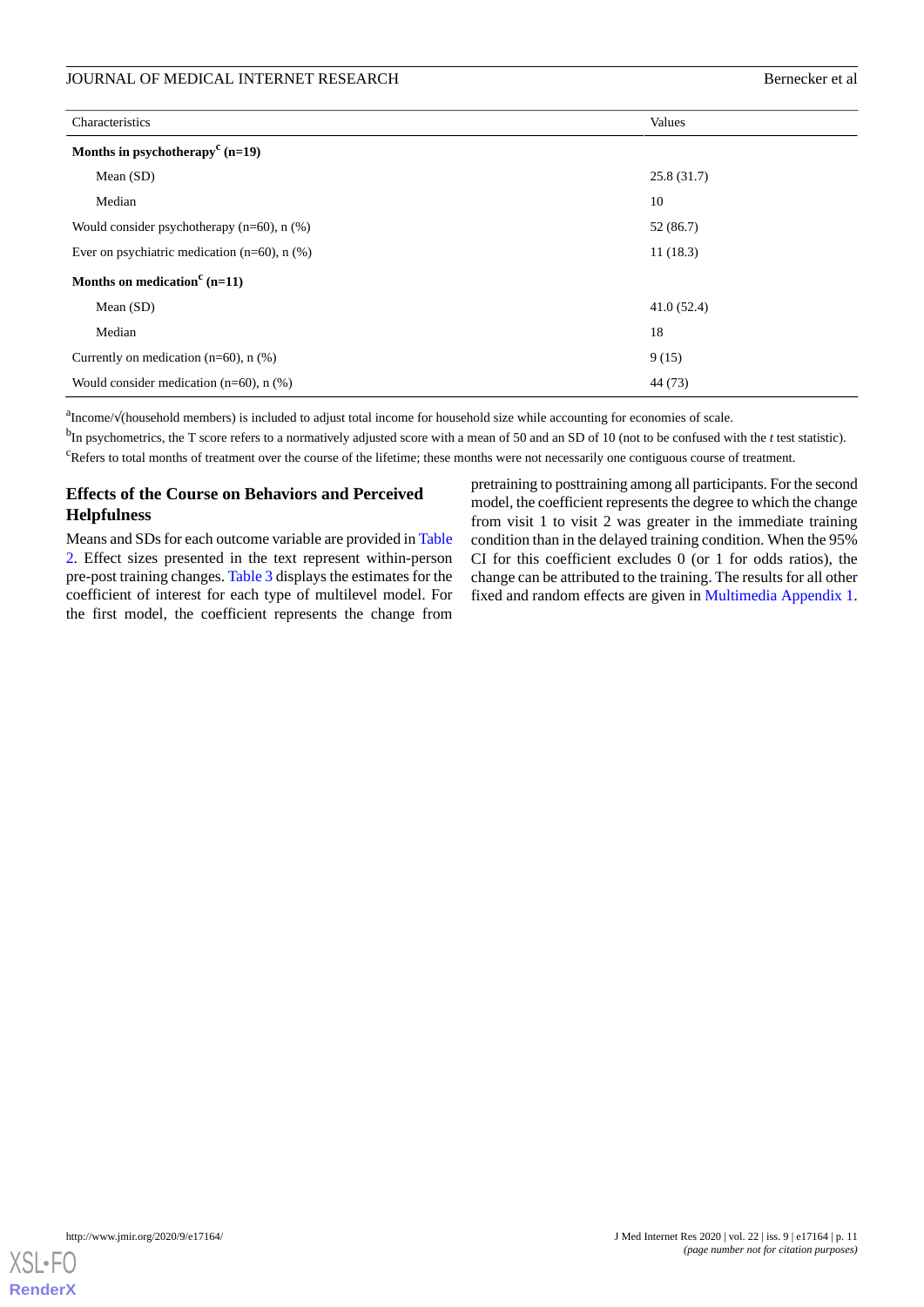# JOURNAL OF MEDICAL INTERNET RESEARCH BERNECKER BERNET BERNET RESEARCH

<span id="page-11-0"></span>Table 2. Descriptive statistics for outcome variables by visit and condition.

| Outcome variable                             | Visit $1^a$ , mean (SD) | Visit $2^b$ , mean (SD) | Visit $3^c$ , mean (SD)    |
|----------------------------------------------|-------------------------|-------------------------|----------------------------|
| <b>Total sentence units uttered</b>          |                         |                         |                            |
| Immediate training condition                 | 239.3 (103.0)           | 112.6(62.1)             | $\overline{\phantom{a}}^d$ |
| Delayed training condition                   | 252.9 (113.6)           | 241.5 (77.7)            | 88.9 (64.2)                |
| <b>Percent restatement</b>                   |                         |                         |                            |
| Immediate training condition                 | 3.0(3.9)                | 27.9(25.8)              |                            |
| Delayed training condition                   | 3.5(3.2)                | 2.2(4.0)                | 21.9 (17.4)                |
| <b>Percent influencing</b>                   |                         |                         |                            |
| Immediate training condition                 | 30.7(17.6)              | 4.8(6.8)                |                            |
| Delayed training condition                   | 40.5(21.3)              | 39.7 (17.0)             | 12.4(18.2)                 |
| Percent open-ended questions                 |                         |                         |                            |
| Immediate training condition                 | 2.9(2.1)                | 6.1(6.4)                |                            |
| Delayed training condition                   | 2.1(2.4)                | 3.7(3.8)                | 12.7(7.7)                  |
| Percent closed-ended questions               |                         |                         |                            |
| Immediate training condition                 | 16.1(9.6)               | 13.9(10.5)              |                            |
| Delayed training condition                   | 9.1(6.1)                | 10.9(7.0)               | 18.1(13.1)                 |
| Percent self-disclosure                      |                         |                         |                            |
| Immediate training condition                 | 16.6(13.3)              | 3.5(8.2)                |                            |
| Delayed training condition                   | 18.3(13.1)              | 19.0(14.9)              | 5.2(9.6)                   |
| <b>Percent sympathy</b>                      |                         |                         |                            |
| Immediate training condition                 | 16.1(12.1)              | 15.3(14.3)              |                            |
| Delayed training condition                   | 13.4(11.5)              | 12(9.2)                 | 8.1(7.7)                   |
| Percent other                                |                         |                         |                            |
| Immediate training condition                 | 45.4 (11.8)             | 33.4(20.1)              |                            |
| Delayed training condition                   | 53.5 $(17)$             | 52.3(17.7)              | 34.1 (17.9)                |
| <b>Adherence score</b>                       |                         |                         |                            |
| Immediate training condition                 | $-17.8(6.7)$            | 4.1(8.3)                |                            |
| Delayed training condition                   | $-21.3(8.3)$            | $-22.8(6.5)$            | 0.9(12.0)                  |
| $\mathbf{CSRS}$ $\mathrm{^e}$ task reactions |                         |                         |                            |
| Immediate training condition                 | 5.4(1.5)                | 7.0(1.5)                |                            |
| Delayed training condition                   | 5.4(1.5)                | 5.4(1.5)                | 7.0(1.6)                   |
| <b>CSRS</b> relationship reactions           |                         |                         |                            |
| Immediate training condition                 | 7.0(1.4)                | 7.1(1.8)                |                            |
| Delayed training condition                   | 6.6(1.6)                | 6.6(1.6)                | 7.2(1.9)                   |

 $a_{\text{n=60}}$  at visit 1.

 $<sup>b</sup>n=22$  for immediate training and n=28 for delayed training at visit 2.</sup>

 $c$ n=20 at visit 3 (delayed training condition only).

dCells for the immediate training group are blank for visit 3 because the immediate training group only participated in two laboratory visits (see "Study Design" section).

<sup>e</sup>CSRS: Crowdsourcing Mental Health Session Reaction Scale.

**[RenderX](http://www.renderx.com/)**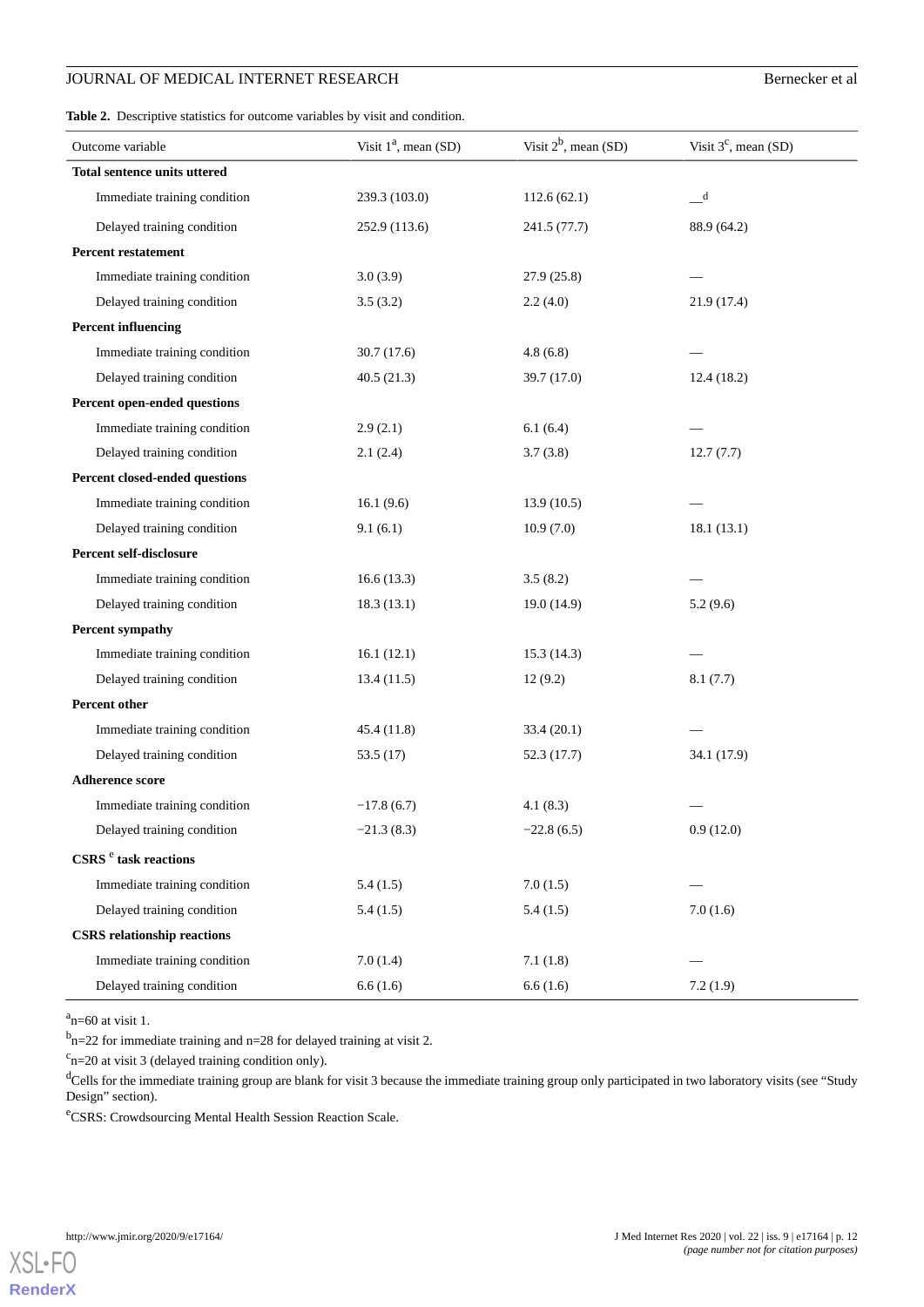<span id="page-12-0"></span>**Table 3.** Results of Bayesian multilevel models estimating change from pretraining to posttraining among all participants (model 1) and the difference between the 2 conditions in change from the first to second laboratory visits (model 2).

| Outcome variable                           | Pre-post training effect<br>(model 1), estimate <sup>a</sup> | Pre-post training effect<br>(model 1), 95% $CI^b$ | Visit×condition interaction<br>(model 2), estimate | Visit×condition interaction<br>(model 2), 95% CI |
|--------------------------------------------|--------------------------------------------------------------|---------------------------------------------------|----------------------------------------------------|--------------------------------------------------|
| Total sentence units uttered <sup>c</sup>  | $-1.88$                                                      | $-2.21$ to $-1.54$                                | $-1.97$                                            | $-2.47$ to $-1.46$                               |
| Behavior categories <sup>d</sup>           |                                                              |                                                   |                                                    |                                                  |
| Restatement                                | 16.44                                                        | 7.92 to 34.81                                     | 28.50                                              | 6.89 to 119.1                                    |
| Influencing                                | 0.09                                                         | $0.04$ to $0.16$                                  | 0.14                                               | $0.07$ to $0.28$                                 |
| Open-ended questions                       | 3.63                                                         | 2.46 to 5.42                                      | 1.40                                               | 0.59 to 3.22                                     |
| Closed-ended questions                     | 1.15                                                         | 0.84 to 1.55                                      | 0.63                                               | 0.36 to 1.07                                     |
| Self-disclosure                            | 0.05                                                         | $0.01$ to $0.16$                                  | 0.09                                               | $0.03$ to $0.25$                                 |
| Sympathy                                   | 0.86                                                         | 0.59 to 1.23                                      | 1.08                                               | 0.59 to 1.95                                     |
| Other                                      | 0.51                                                         | 0.36 to 0.71                                      | 0.64                                               | 0.36 to 1.13                                     |
| Adherence score <sup>e</sup>               | 1.64                                                         | 1.39 to 1.9                                       | 1.90                                               | 1.48 to 2.32                                     |
| Perceived session helpfulness <sup>c</sup> |                                                              |                                                   |                                                    |                                                  |
| $CSRSf$ task reactions                     | 0.96                                                         | 0.69 to 1.26                                      | 1.00                                               | 0.41 to 1.56                                     |
| CSRS relationship reac-<br>tions           | 0.28                                                         | $-0.06$ to $0.62$                                 | 0.20                                               | $-0.38$ to 0.77                                  |

<sup>a</sup>Estimate: mean of estimated posterior distribution.

<sup>b</sup>95% CI: 95% credibility interval.

 $\rm c$ Count variable with Poisson link function; coefficients are in log units.

<sup>d</sup>Binomial or Bernoulli distributed variables with logistic link function; coefficients are in odds ratio units. For model 1, the estimate represents the relative odds of the behavior at posttraining compared with pretraining; for model 2, the estimate represents the degree to which the relative odds of a behavior at visit 2 compared with visit 1 were higher or lower in the group that underwent immediate training.

eMetric variables with identity link function; coefficients are in standardized units (ie, SDs).

<sup>f</sup>CSRS: Crowdsourcing Mental Health Session Reaction Scale.

# *RQ 1: How Much Does the Course Change the Use of Specific Helping Skills?*

At baseline, participants' behaviors were typical of untrained supportive conversations. We observed signs of positive intentions and a lack of hostility (eg, criticism was rare, and advice and encouragement were common). However, helpers did not spontaneously display several other behaviors recommended by supportive psychotherapy guidelines. For example, participants spent more than one-third (34%) of the pretraining session, on average, trying to influence the talker through advice giving and related behaviors, and they delivered relatively few restatements or open-ended questions (approximately 3% on average for both dyads; note that the averages reported in the text of this section represent mean values, aggregating across both the immediate and delayed training groups).

After training, we observed that participants changed their behavior to more closely match the supportive psychotherapy guidelines taught. As evidenced by the between-group comparisons, the course had strong effects on several of these baseline behaviors in line with our hypotheses. Helpers decreased their overall volume of speech (*d=*−1.5 for within-person change from pretraining to posttraining) from an average of 163 (SD 82) utterances per 30 min of discussion

time before training to an average of 34 (SD 36) utterances posttraining. They increased their frequency of restatements (*d*=1.0); on average, they formed 3% (SD 4%) of the session at baseline and grew to 25% (SD 22%) posttraining. Helpers also decreased average attempts to influence the talker (*d*=−1.6) from 34% (SD 18%) of the session at baseline to 8% (SD 14%) posttraining. Taking the course decreased self-disclosure (*d*=−0.8) from 18% (SD 14%) to 4% (SD 9%) and speech behaviors in the *other* category (*d*=−0.8) from 48% (SD 15%) to 34% (SD 19%).

Evidence of an effect on open-ended questions was more equivocal: open-ended questions increased (*d*=0.8) from around 3% (SD 3%) to 9% (SD 8%), but the 95% CI for the visit by condition interaction included an odds ratio of 1, so one cannot claim with certainty that change was because of the course. There was no strong indication that participants changed closed-ended questions (*d*=0.2) or expressions of sympathy  $(d=-0.1)$ .

# *RQ 2: Does the Course Increase Helpers' Overall Adherence to Helping Skills Guidelines?*

Adherence scores greatly increased from an average of −20.0 (SD 7.0) at pretraining to  $+2.6$  (SD 10.2) at posttraining  $(d=2.1)$ . The between-group analysis showed that this change can be causally attributed to training.

 $XS$ -FO **[RenderX](http://www.renderx.com/)**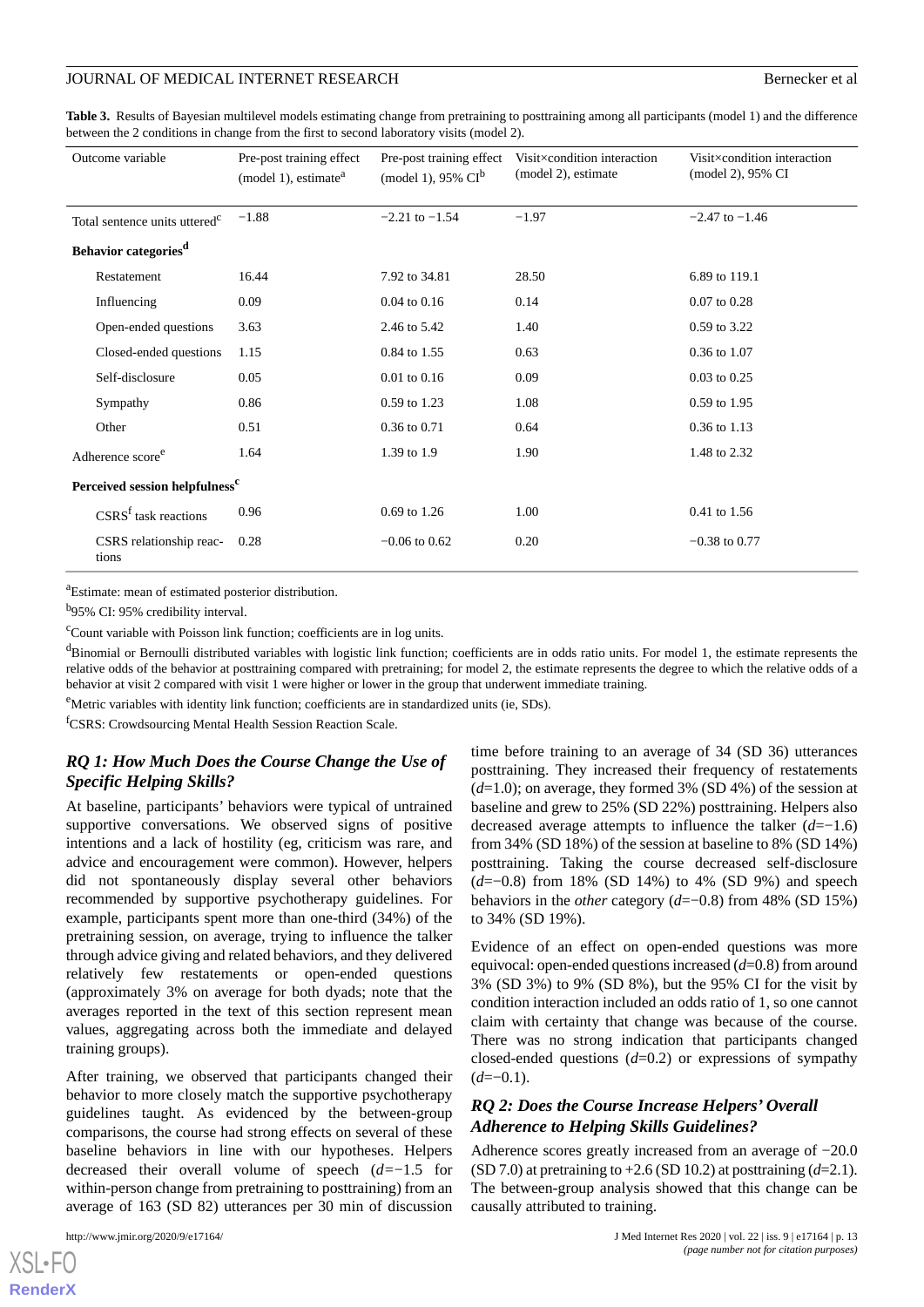# *RQ 3: Does the Talker's Perception of Session Helpfulness Increase After Taking the Course?*

On the CSRS task reactions scale, participants indicated that they perceived more progress in developing insight and solving problems in their sessions after taking the course (*d*=1.1), going from an average score of 5.4 (SD 1.5) to an average score of 7.0 (SD 1.6). In contrast, there was no reliable evidence for change in the CSRS relationship reactions subscale, which represents feelings of understanding and support between peers (*d*=0.3); the average score was 6.8 (SD 1.5) pretraining and 7.1 (SD 1.9) posttraining.

## **Accounting for Attrition as a Potential Confound**

Overall, 30% (9/30) dyads withdrew, 4 of the 9 (44%) from the immediate training condition and 5 of the 9 (56%) from the delayed training condition (not a significant difference;  $\chi^2{}_{\rm 1}$  =0.1; *P*=.79). The most endorsed reasons for attrition were difficulty finding time or motivation to work on the course, stress from the additional workload conferred by the course, and interference from unanticipated life events. There were no differences in psychological symptoms or stress between those who withdrew and those who did not, and there were no differences in demographic characteristics. Individuals who withdrew were more likely to report past psychotherapy (66.7% vs 16.7%;  $\chi^2$ <sub>1</sub>=12.3; *P*<.001) and current psychiatric medication use  $(33.3\% \text{ vs } 7.1\%; \chi^2_{1} = 6.8; P = .02)$  than individuals who completed the study. There was also a marginally significant difference in household income (divided by the square root of the number of household members to adjust for household size and economies of scale), with those who withdrew coming from higher-income households (median US \$61,500 for withdrawers and US \$35,800 for completers; two-tailed  $t_{25,4}=1.94$ ; *P*=.06).

In most trials, participants decide whether to withdraw of their own accord, raising the possibility that differences in outcome are due to self-selection rather than to the effects of the intervention. In this study, attrition from the study took place pairwise: if one participant wished to exit the study, that person's peer left as well; consequently, withdrawal from the study was not perfectly correlated with intention to remain in the study. All participants (regardless of whether they left the study prematurely) retrospectively rated on a 10-point Likert scale how much they had wanted to withdraw versus remain. Withdrawers indicated a greater desire to leave the study (mean 5.8, SD 2.1) than completers (mean 4.5, SD 2.1; *d*=0.60), although the difference failed to achieve statistical significance (*P*=.09). Thus, there is still some possibility of self-selection affecting the results, such that participants who withdrew from the study might have shown no skill improvement, attenuating effect sizes.

By statistically controlling for the desire to withdraw, one can potentially model the missing data mechanism so that the assumption of missingness at random is met, reducing or eliminating bias in effect estimates [[96\]](#page-19-22). Therefore, we conducted a post-hoc analysis in which we re-estimated the models used to investigate changes from pre- to posttraining, now while controlling for desire to withdraw and the interaction between desire and time point. All of the 95% CIs for effects

[XSL](http://www.w3.org/Style/XSL)•FO **[RenderX](http://www.renderx.com/)** of motivation to withdraw included 0, and other coefficients remained similar, suggesting that attrition is unlikely to be a meaningful source of bias in the results. The detailed results are presented in [Multimedia Appendix 1.](#page-15-0)

# *Discussion*

## **Principal Findings**

The goal of this study was to test the efficacy of a web-based course for teaching counseling skills to nonprofessionals, including those with elevated psychological symptoms. The course caused participants to change most of their helper speech behaviors in the hypothesized directions. Participants spoke less during a mock CMH session, and they spent less time talking about themselves, suggesting that they learned to focus their attention on the talker. They increased their use of restatements and decreased their attempts to influence the talker. They also slightly increased their use of open-ended questions, although there was insufficient evidence that this increase was caused by taking the course, and there was no decrease in closed-ended questions. Overall, participants showed substantial increases in aggregate adherence scores. In addition, participants reported more progress in problem solving and insight during counseling sessions after taking the course, which may indicate that peer counseling using this model could improve mental health.

These findings provide a cause for optimism that nonprofessionals can learn to deliver therapeutic ingredients via primarily self-directed web-based courses. This model—reciprocal peer delivery of techniques derived from supportive psychotherapy that are taught via a self-directed web-based course—has a variety of advantages that enable it to address gaps in traditional mental health care. First, it addresses practical barriers to treatment access because it does not require working with professionals (who often have limited availability), has no financial cost, and can be conducted in flexible times and places. Second, it addresses attitudinal barriers by not requiring participants to identify as mentally ill or see themselves as *needing help* (instead, they are in an egalitarian relationship). Third, it addresses gaps in the treatment of subclinical symptoms and distress using a transdiagnostic treatment (supportive psychotherapy) that is appropriate even in the absence of a diagnosable mental illness. In addition to these gap-addressing features, it has the additional potential to increase feelings of intimacy and perceived social support and to provide the psychological benefits of delivering care in a way that is not present in psychotherapy with a professional.

The evidence suggests that supportive psychotherapy is efficacious for a variety of conditions, but it may not be as powerful as other treatments (eg, those that target specific symptoms of a disorder), especially if delivered by peers. However, even if such peer-delivered interventions are not as powerful as those delivered by professionals and even if only a subset of laypeople can learn the skills, disseminating therapeutic ingredients through nonprofessionals could improve public health by reaching large numbers of people who might not otherwise receive mental health support. One can imagine numerous permutations of peer-delivered interventions for the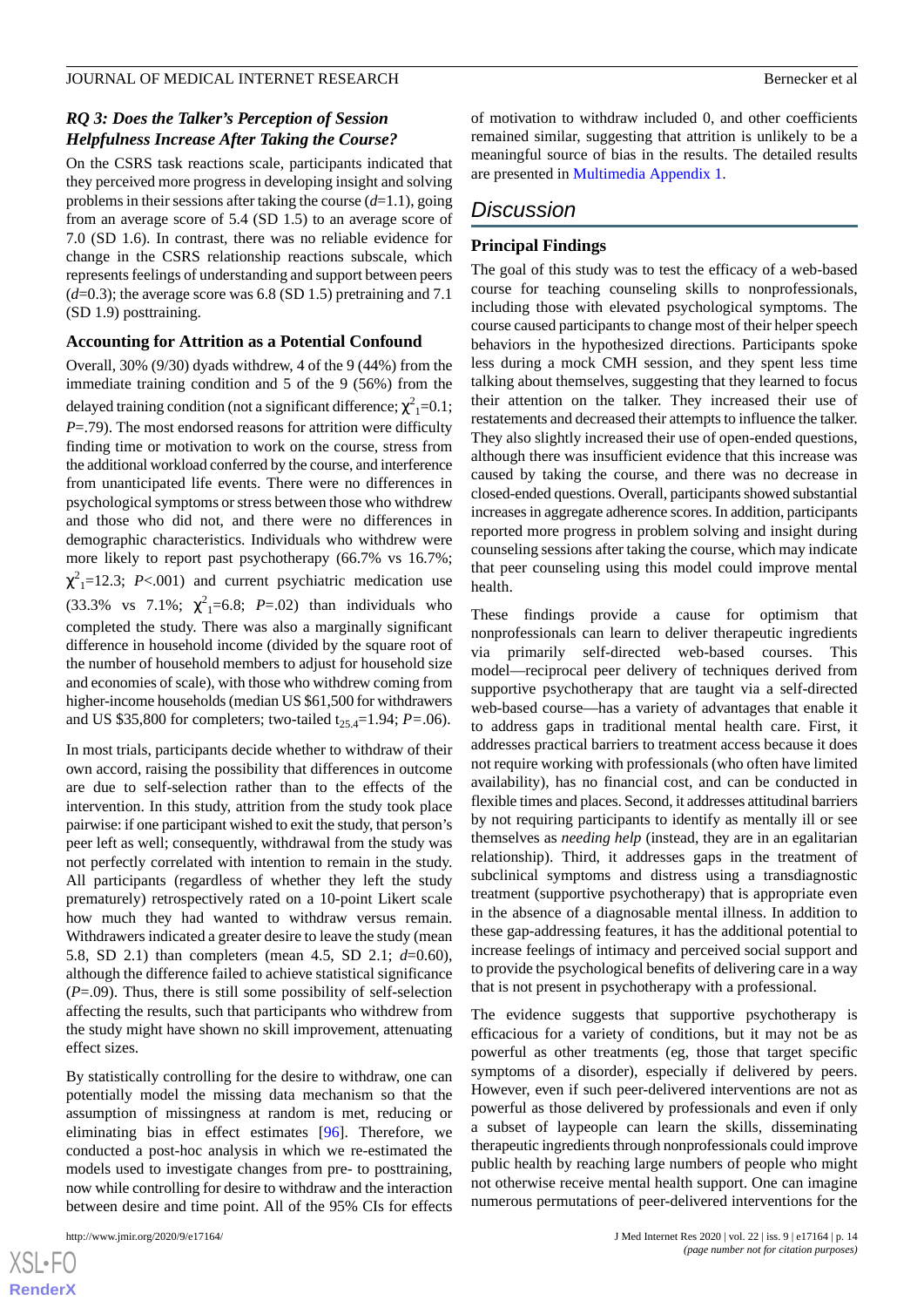many settings where need is great and access or willingness to use traditional psychotherapy is low. Continued research and development of web-based training programs such as CMH that use the reciprocal peer counseling model is warranted.

Despite the clear impact of the course on most behaviors and perceived helpfulness, this study also suggests that refinements might be needed to improve its efficacy and reach. Perhaps, the largest concern is attrition: 30% of the participants chose to withdraw from the study. Although this value is comparable with dropout rates for psychotherapy trials [\[97](#page-19-23)[,98](#page-20-0)] and trials of smartphone apps to treat anxiety and depression [[48\]](#page-18-2) and is low relative to the 80% to 90% rate often cited for massive open online courses [\[99](#page-20-1)], it suggests the course could be modified to increase motivation or decrease learner burden. Interestingly, individuals who withdrew from the study were no more psychologically distressed or symptomatic than those who continued, but they were more likely to have experience using professional mental health services and had marginally higher household income. They may have had greater access to or comfort with traditional treatment and thus felt a less pressing need to learn an alternative tool for mental health support. Regardless of their reasons for withdrawing, some participants clearly found the course burdensome; although the course had no financial cost, the version used in this study requires considerable time and effort. Maximizing scalability for CMH and related courses means minimizing the time and effort cost without compromising efficacy. Anecdotally, participants seemed to find the lessons on talking more onerous than the lessons on helping; thus, for future iterations of the course, we plan to reduce or eliminate the talking skills lessons and replace them with real-time, in-session topic prompts [\[100](#page-20-2)], in addition to using participant feedback to make the helper lessons more enjoyable.

Finally, reported feelings of interpersonal closeness and support assessed via the CSRS relationship reactions subscale remained stable (there was a small increase, but a zero increase was a credible value in the Bayesian models). This may be attributable to a ceiling effect: participants' ratings of their relationship-related perceptions in the first mock session were high. It is also likely that measurable changes in perceptions of support giving in relationships require more than one counseling session, especially in established relationships in which perceptions of the other person's supportive behavior may draw on information from numerous interactions. Nevertheless, future iterations of the course can draw on close relationships and communication research to identify more ways to foster feelings of closeness and support.

## **Generalizability**

The study's sample was fairly culturally diverse, with approximately 40% of participants identifying as non-White (compared with about 25% of the US population), and more than 1 in 5 participants born outside the United States. Several were recent English language learners, and one of these informally commented that she found the English of the course accessible and useful for practicing her English skills. The success of the course with this sample suggests that it is at least effective in teaching people with diverse cultural and linguistic

backgrounds. However, this does not mean that it will be successful in improving the mental health of individuals from all cultures, especially considering that culturally adapted psychotherapy is more effective [\[101](#page-20-3)] and that there are cultural differences in preferred and delivered social support styles [[102](#page-20-4)[,103\]](#page-20-5).

In addition, the course's educational efficacy for individuals with less formal education or technology experience remains unknown because most participants were college educated or current students and, thus, may have been particularly well-equipped to learn from the course. Adaptations may be warranted for other populations. Fortunately, even if delivering these skills in this format to individuals with less education or comfort with technology is found to be impractical, CMH could still have a public health impact. It could, for example, be deployed with college students, addressing rising psychological distress and the shortage of mental health services on college campuses [[104\]](#page-20-6). However, it would be ideal to make CMH accessible to as many individuals as possible; thus, further research must assess whether a redesign is needed to reach those without a college education.

Although we made efforts to make the study as ecologically valid as possible (eg, framing compensation as payment for study visits rather than completing the course; encouraging participants to speak "as [they] really would in everyday life, without trying to impress anybody"), it must be acknowledged that learners might engage with the course material differently or adhere less to the supportive psychotherapy skills if they are not monitored by the research staff or financially incentivized to participate. This limitation to ecological validity highlights the need to make the course truly intrinsically motivating to facilitate adherence.

## **Limitations and Future Directions**

In addition to some limitations to generalizability, the study's scope (ie, assessing the impact of the course on skill performance immediately after training) limits the conclusions that can be drawn. In particular, the mental health impact of applying CMH skills has not been rigorously investigated. As a proxy for the impact of the intervention, participants rated the perceived helpfulness of their sessions, but there is no guarantee that what participants viewed as helpful in the short run would have positive effects on psychological symptoms in the long run. Furthermore, because participants were not blinded to condition, the measured increase in perceived session helpfulness could be driven by a placebo effect or experimenter demand.

Furthermore, because the mental health effects of engaging in these peer counseling sessions were not assessed beyond the immediate postsession reaction, we could not thoroughly assess any harm or risks that could result from participating. For example, it is possible that peers could use these sessions as an opportunity to air grievances with each other or to gossip about mutual acquaintances, damaging their relationships. We attempted to mitigate this possibility by including instructions in the course that (1) discourage partnering with a peer with whom one has a contentious or familial relationship and (2) proscribe discussing a stressor that directly involves one's

```
XS-FO
RenderX
```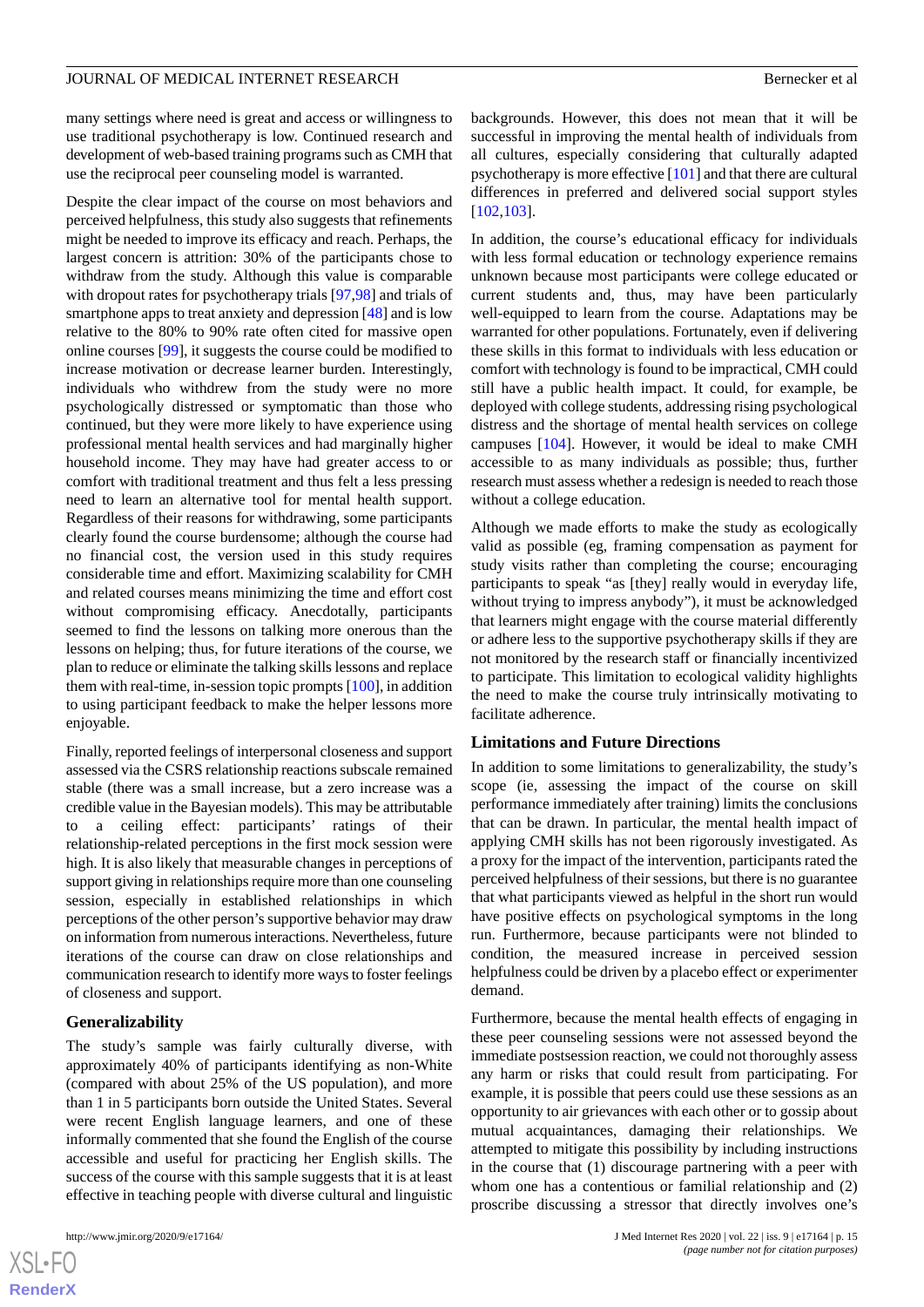partner (instead, we encouraged learners to find a neutral third party with whom to discuss such topics).

Peers could also disclose extremely troubling or traumatic material or indications of risk such as suicidal thoughts to which nonprofessionals rarely have the skills to respond. For the purposes of this study, participants were instructed not to discuss such a material with their peers, but instead to contact a professional or the research staff if they needed to talk about such topics. (They were provided with extensive local referral information.) If the course were launched to the general public, additional safeguards would need to be put in place, such as easy access to crisis hotlines along with materials that have been empirically demonstrated to increase utilization of crisis services [[105\]](#page-20-7) and instructions for responding to a suicidal peer, among others.

A potentially more common risk is that peer counseling partners engage in co-rumination, a process that involves repetitive discussion and speculation about problems and has demonstrable negative as well as positive effects (ie, on relationships and mental health) [\[106](#page-20-8)[-108\]](#page-20-9). This risk was one of the reasons we included instructions for the talker that encouraged talkers to identify proactive coping or problem-solving actions within a session or two rather than repeatedly rehashing problems. Despite the inclusion of these mitigations, it is impossible to perfectly control peer counseling behaviors, so harm could result from participating. The question is whether the benefits outweigh these risks and whether these harms would have occurred anyway in the absence of a formal peer counseling program (ie, friends may disclose distressing material or suicidal thoughts in everyday life, and the addition of a structured counseling program may not affect the frequency of such disclosures).

An additional limitation of this study is the absence of a follow-up timepoint to assess the durability of the training. It is possible that as they engage in repeated reciprocal peer counseling sessions over time, CMH users may forget the material or drift toward their typical interaction styles. Periodic self-assessments and booster training sessions may be needed to maintain skills over time.

Future work should aim to remedy the limitations of this investigation. As a first step, the course must be revised to reduce the time and effort required to complete it (eg, by

# <span id="page-15-0"></span>**Conflicts of Interest**

<span id="page-15-1"></span>None declared.

## **Multimedia Appendix 1**

Supplementary data analytic methods and results. [[DOCX File , 73 KB](https://jmir.org/api/download?alt_name=jmir_v22i9e17164_app1.docx&filename=c82552189272b2f097e89eabc1f0f775.docx)-[Multimedia Appendix 1\]](https://jmir.org/api/download?alt_name=jmir_v22i9e17164_app1.docx&filename=c82552189272b2f097e89eabc1f0f775.docx)

## **Multimedia Appendix 2**

Crowdsourcing Mental Health Session Reaction Scale. [[DOCX File , 17 KB](https://jmir.org/api/download?alt_name=jmir_v22i9e17164_app2.docx&filename=922b24a3dcaa5c0c95e0d53287592e63.docx)-[Multimedia Appendix 2\]](https://jmir.org/api/download?alt_name=jmir_v22i9e17164_app2.docx&filename=922b24a3dcaa5c0c95e0d53287592e63.docx)

## **References**



replacing the talker lessons with in-session discussion prompts). Next, it is essential to assess the longer-term mental health effects as well as risks of harm that result from engaging in repeated CMH sessions with a peer. These studies should be conducted in naturalistic settings, to the degree possible, while maintaining some monitoring (eg, through regular assessment) for ethical reasons. These longer-term studies must also assess whether skills erode over time and whether such erosion can be prevented with self-assessment tools (to check whether one has followed guidelines) and/or booster training sessions.

To maximize its reach, CMH is also likely to require tailoring to specific populations (eg, individuals with less education or experience with technology, particular cultural groups, or others). The tailoring process can begin with qualitative research (eg, focus groups, interviews, and pilot testing) to drive initial revisions to the course, followed by experimental assessments of the updated course's effects on skills and the longer-term mental health effects. Importantly, early steps in this process may reveal that CMH's defining features do not adequately address the unique needs or barriers experienced by a particular group and that it is necessary to develop entirely different innovative interventions.

When the course is eventually launched at scale, frequent A/B testing (controlled experiments comparing two different versions of a website or software) can be used to fine-tune it to be as effective as possible, to tailor it further to specific populations, to eliminate exercises that do not increase skill, and to make other refinements.

## **Conclusions**

This study demonstrates the feasibility of teaching empirically supported counseling skills to pairs of nonprofessionals via a highly scalable web-based course. Although it may not be able to reach all populations, this study demonstrates the potential of the CMH model to fill important gaps in the current mental health care system. Further research and refinement are necessary to assess the mental health effects of the course and to ensure that it is effective for diverse groups. Our results underscore that reciprocal, peer-delivered interventions disseminated via web-based courses have the potential to fill gaps in mental health care, thus enabling evidence-based treatment ingredients to reach individuals who might otherwise not be served by the existing mental health care system.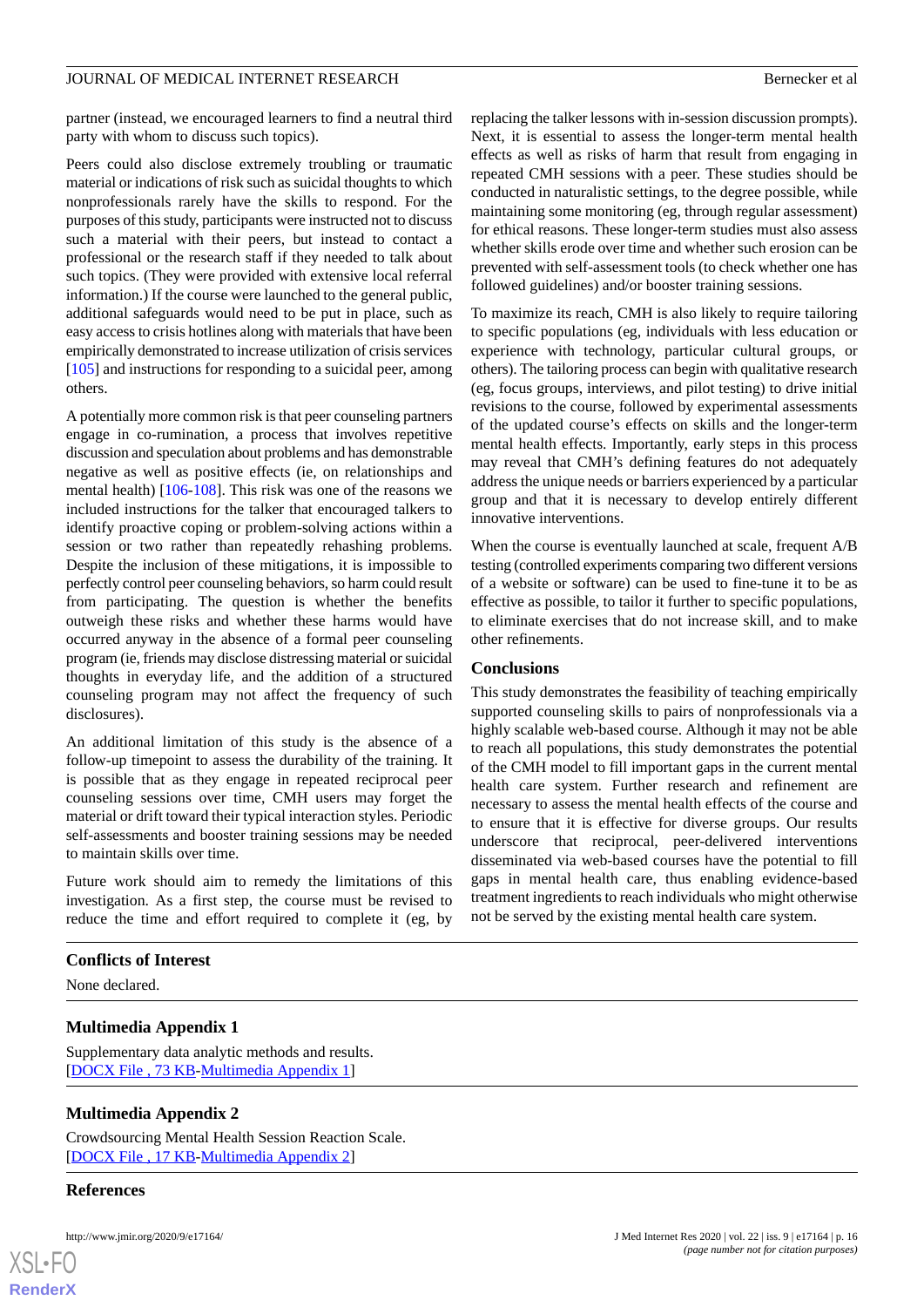- <span id="page-16-0"></span>1. Kazdin AE. Addressing the treatment gap: a key challenge for extending evidence-based psychosocial interventions. Behav Res Ther 2017 Jan;88:7-18. [doi: [10.1016/j.brat.2016.06.004](http://dx.doi.org/10.1016/j.brat.2016.06.004)] [Medline: [28110678\]](http://www.ncbi.nlm.nih.gov/entrez/query.fcgi?cmd=Retrieve&db=PubMed&list_uids=28110678&dopt=Abstract)
- <span id="page-16-2"></span><span id="page-16-1"></span>2. Rotheram-Borus MJ, Swendeman D, Chorpita BF. Disruptive innovations for designing and diffusing evidence-based interventions. Am Psychol 2012 Sep;67(6):463-476 [\[FREE Full text\]](http://europepmc.org/abstract/MED/22545596) [doi: [10.1037/a0028180\]](http://dx.doi.org/10.1037/a0028180) [Medline: [22545596](http://www.ncbi.nlm.nih.gov/entrez/query.fcgi?cmd=Retrieve&db=PubMed&list_uids=22545596&dopt=Abstract)]
- <span id="page-16-3"></span>3. Kessler RC, Wang PS. The descriptive epidemiology of commonly occurring mental disorders in the United States. Annu Rev Public Health 2008;29:115-129. [doi: [10.1146/annurev.publhealth.29.020907.090847](http://dx.doi.org/10.1146/annurev.publhealth.29.020907.090847)] [Medline: [18348707\]](http://www.ncbi.nlm.nih.gov/entrez/query.fcgi?cmd=Retrieve&db=PubMed&list_uids=18348707&dopt=Abstract)
- <span id="page-16-4"></span>4. World Health Organization. The Global Burden of Disease: 2004 Update. Geneva, Switzerland: World Health Organization; 2008.
- <span id="page-16-5"></span>5. Andrade LH, Alonso J, Mneimneh Z, Wells JE, Al-Hamzawi A, Borges G, et al. Barriers to mental health treatment: results from the WHO world mental health surveys. Psychol Med 2014 Apr;44(6):1303-1317 [[FREE Full text](http://europepmc.org/abstract/MED/23931656)] [doi: [10.1017/S0033291713001943](http://dx.doi.org/10.1017/S0033291713001943)] [Medline: [23931656](http://www.ncbi.nlm.nih.gov/entrez/query.fcgi?cmd=Retrieve&db=PubMed&list_uids=23931656&dopt=Abstract)]
- <span id="page-16-6"></span>6. Mojtabai R, Olfson M, Sampson NA, Jin R, Druss B, Wang PS, et al. Barriers to mental health treatment: results from the national comorbidity survey replication. Psychol Med 2011 Aug;41(8):1751-1761 [\[FREE Full text\]](http://europepmc.org/abstract/MED/21134315) [doi: [10.1017/S0033291710002291](http://dx.doi.org/10.1017/S0033291710002291)] [Medline: [21134315](http://www.ncbi.nlm.nih.gov/entrez/query.fcgi?cmd=Retrieve&db=PubMed&list_uids=21134315&dopt=Abstract)]
- <span id="page-16-7"></span>7. Cohen S, Janicki-Deverts D. Who's stressed? Distributions of psychological stress in the United States in probability samples from 1983, 2006, and 2009. J Appl Soc Psychol 2012;42(6):1320-1334. [doi: [10.1111/j.1559-1816.2012.00900.x](http://dx.doi.org/10.1111/j.1559-1816.2012.00900.x)]
- <span id="page-16-8"></span>8. Seeman TE, McEwen BS, Rowe JW, Singer BH. Allostatic load as a marker of cumulative biological risk: MacArthur studies of successful aging. Proc Natl Acad Sci U S A 2001 Apr 10;98(8):4770-4775 [\[FREE Full text\]](http://www.pnas.org/cgi/pmidlookup?view=long&pmid=11287659) [doi: [10.1073/pnas.081072698\]](http://dx.doi.org/10.1073/pnas.081072698) [Medline: [11287659](http://www.ncbi.nlm.nih.gov/entrez/query.fcgi?cmd=Retrieve&db=PubMed&list_uids=11287659&dopt=Abstract)]
- <span id="page-16-9"></span>9. Bakker D, Kazantzis N, Rickwood D, Rickard N. Mental health smartphone apps: review and evidence-based recommendations for future developments. JMIR Ment Health 2016 Mar 1;3(1):e7 [\[FREE Full text](https://mental.jmir.org/2016/1/e7/)] [doi: [10.2196/mental.4984\]](http://dx.doi.org/10.2196/mental.4984) [Medline: [26932350](http://www.ncbi.nlm.nih.gov/entrez/query.fcgi?cmd=Retrieve&db=PubMed&list_uids=26932350&dopt=Abstract)]
- <span id="page-16-10"></span>10. Price M, Yuen EK, Goetter EM, Herbert JD, Forman EM, Acierno R, et al. mHealth: a mechanism to deliver more accessible, more effective mental health care. Clin Psychol Psychother 2014;21(5):427-436 [\[FREE Full text](http://europepmc.org/abstract/MED/23918764)] [doi: [10.1002/cpp.1855](http://dx.doi.org/10.1002/cpp.1855)] [Medline: [23918764](http://www.ncbi.nlm.nih.gov/entrez/query.fcgi?cmd=Retrieve&db=PubMed&list_uids=23918764&dopt=Abstract)]
- <span id="page-16-11"></span>11. Musiat P, Goldstone P, Tarrier N. Understanding the acceptability of e-mental health--attitudes and expectations towards computerised self-help treatments for mental health problems. BMC Psychiatry 2014 Apr 11;14:109 [[FREE Full text](https://bmcpsychiatry.biomedcentral.com/articles/10.1186/1471-244X-14-109)] [doi: [10.1186/1471-244X-14-109](http://dx.doi.org/10.1186/1471-244X-14-109)] [Medline: [24725765\]](http://www.ncbi.nlm.nih.gov/entrez/query.fcgi?cmd=Retrieve&db=PubMed&list_uids=24725765&dopt=Abstract)
- <span id="page-16-12"></span>12. Renn BN, Hoeft TJ, Lee HS, Bauer AM, Areán PA. Preference for in-person psychotherapy versus digital psychotherapy options for depression: survey of adults in the US. NPJ Digit Med 2019;2:6 [[FREE Full text](http://europepmc.org/abstract/MED/31304356)] [doi: [10.1038/s41746-019-0077-1\]](http://dx.doi.org/10.1038/s41746-019-0077-1) [Medline: [31304356](http://www.ncbi.nlm.nih.gov/entrez/query.fcgi?cmd=Retrieve&db=PubMed&list_uids=31304356&dopt=Abstract)]
- <span id="page-16-14"></span><span id="page-16-13"></span>13. Baumel A, Kane JM. Examining predictors of real-world user engagement with self-guided ehealth interventions: analysis of mobile apps and websites using a novel dataset. J Med Internet Res 2018 Dec 14;20(12):e11491 [[FREE Full text\]](https://www.jmir.org/2018/12/e11491/) [doi: [10.2196/11491\]](http://dx.doi.org/10.2196/11491) [Medline: [30552077\]](http://www.ncbi.nlm.nih.gov/entrez/query.fcgi?cmd=Retrieve&db=PubMed&list_uids=30552077&dopt=Abstract)
- <span id="page-16-15"></span>14. Melville KM, Casey LM, Kavanagh DJ. Dropout from Internet-based treatment for psychological disorders. Br J Clin Psychol 2010 Nov;49(Pt 4):455-471. [doi: [10.1348/014466509X472138\]](http://dx.doi.org/10.1348/014466509X472138) [Medline: [19799804](http://www.ncbi.nlm.nih.gov/entrez/query.fcgi?cmd=Retrieve&db=PubMed&list_uids=19799804&dopt=Abstract)]
- <span id="page-16-16"></span>15. Bohannon J. Artificial intelligence. The synthetic therapist. Science 2015 Jul 17;349(6245):250-251. [doi: [10.1126/science.349.6245.250\]](http://dx.doi.org/10.1126/science.349.6245.250) [Medline: [26185240](http://www.ncbi.nlm.nih.gov/entrez/query.fcgi?cmd=Retrieve&db=PubMed&list_uids=26185240&dopt=Abstract)]
- <span id="page-16-17"></span>16. Morris RR, Kouddous K, Kshirsagar R, Schueller SM. Towards an artificially empathic conversational agent for mental health applications: system design and user perceptions. J Med Internet Res 2018 Jun 26;20(6):e10148 [[FREE Full text](https://www.jmir.org/2018/6/e10148/)] [doi: [10.2196/10148](http://dx.doi.org/10.2196/10148)] [Medline: [29945856\]](http://www.ncbi.nlm.nih.gov/entrez/query.fcgi?cmd=Retrieve&db=PubMed&list_uids=29945856&dopt=Abstract)
- <span id="page-16-18"></span>17. Glasgow RE, Vogt TM, Boles SM. Evaluating the public health impact of health promotion interventions: the RE-AIM framework. Am J Public Health 1999 Sep;89(9):1322-1327. [doi: [10.2105/ajph.89.9.1322\]](http://dx.doi.org/10.2105/ajph.89.9.1322) [Medline: [10474547](http://www.ncbi.nlm.nih.gov/entrez/query.fcgi?cmd=Retrieve&db=PubMed&list_uids=10474547&dopt=Abstract)]
- <span id="page-16-19"></span>18. Bernecker SL, Banschback K, Santorelli GD, Constantino MJ. A web-disseminated self-help and peer support program could fill gaps in mental health care: lessons from a consumer survey. JMIR Ment Health 2017 Jan 19;4(1):e5 [[FREE Full](https://mental.jmir.org/2017/1/e5/) [text](https://mental.jmir.org/2017/1/e5/)] [doi: [10.2196/mental.4751\]](http://dx.doi.org/10.2196/mental.4751) [Medline: [28104578](http://www.ncbi.nlm.nih.gov/entrez/query.fcgi?cmd=Retrieve&db=PubMed&list_uids=28104578&dopt=Abstract)]
- <span id="page-16-20"></span>19. Andersson G, Titov N. Advantages and limitations of internet-based interventions for common mental disorders. World Psychiatry 2014 Feb;13(1):4-11 [\[FREE Full text](https://doi.org/10.1002/wps.20083)] [doi: [10.1002/wps.20083\]](http://dx.doi.org/10.1002/wps.20083) [Medline: [24497236](http://www.ncbi.nlm.nih.gov/entrez/query.fcgi?cmd=Retrieve&db=PubMed&list_uids=24497236&dopt=Abstract)]
- <span id="page-16-22"></span><span id="page-16-21"></span>20. Cuijpers P, Driessen E, Hollon SD, van Oppen P, Barth J, Andersson G. The efficacy of non-directive supportive therapy for adult depression: a meta-analysis. Clin Psychol Rev 2012 Jun;32(4):280-291. [doi: [10.1016/j.cpr.2012.01.003](http://dx.doi.org/10.1016/j.cpr.2012.01.003)] [Medline: [22466509](http://www.ncbi.nlm.nih.gov/entrez/query.fcgi?cmd=Retrieve&db=PubMed&list_uids=22466509&dopt=Abstract)]
- 21. Winston A, Rosenthal R, Pinsker K. Introduction to Supportive Psychotherapy. Arlington, VA: American Psychiatric Publishing; 2004.
- 22. Dunkel SC. Social support and cancer: findings based on patient interviews and their implications. J Soc Issues 1984;40(4):77-98. [doi: [10.1111/j.1540-4560.1984.tb01108.x\]](http://dx.doi.org/10.1111/j.1540-4560.1984.tb01108.x)
- 23. Ingram KM, Betz NE, Mindes EJ, Schmitt MM, Smith NG. Unsupportive responses from others concerning a stressful life event: development of the unsupportive social interactions inventory. J Soc Clin Psychol 2001 Jun;20(2):173-207. [doi: [10.1521/jscp.20.2.173.22265\]](http://dx.doi.org/10.1521/jscp.20.2.173.22265)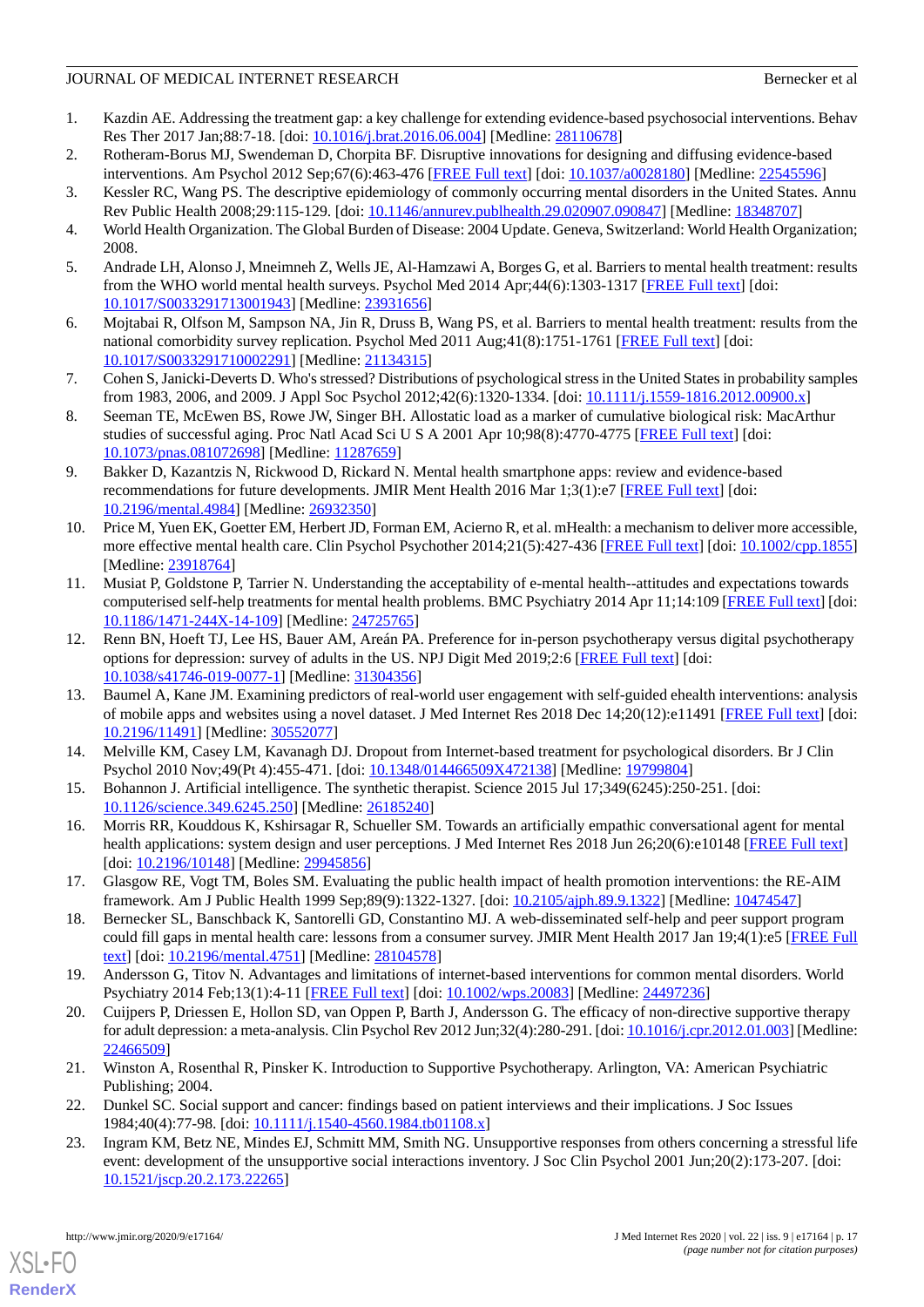- <span id="page-17-0"></span>24. Beidas RS, Kendall PC. Training therapists in evidence-based practice: a critical review of studies from a systems-contextual perspective. Clin Psychol (New York) 2010 Mar;17(1):1-30 [[FREE Full text](http://europepmc.org/abstract/MED/20877441)] [doi: [10.1111/j.1468-2850.2009.01187.x\]](http://dx.doi.org/10.1111/j.1468-2850.2009.01187.x) [Medline: [20877441](http://www.ncbi.nlm.nih.gov/entrez/query.fcgi?cmd=Retrieve&db=PubMed&list_uids=20877441&dopt=Abstract)]
- <span id="page-17-1"></span>25. Rakovshik SG, McManus F. Establishing evidence-based training in cognitive behavioral therapy: a review of current empirical findings and theoretical guidance. Clin Psychol Rev 2010 Jul;30(5):496-516. [doi: [10.1016/j.cpr.2010.03.004](http://dx.doi.org/10.1016/j.cpr.2010.03.004)] [Medline: [20488599](http://www.ncbi.nlm.nih.gov/entrez/query.fcgi?cmd=Retrieve&db=PubMed&list_uids=20488599&dopt=Abstract)]
- <span id="page-17-2"></span>26. Barth J, Munder T, Gerger H, Nüesch E, Trelle S, Znoj H, et al. Comparative efficacy of seven psychotherapeutic interventions for patients with depression: a network meta-analysis. PLoS Med 2013;10(5):e1001454 [[FREE Full text](https://dx.plos.org/10.1371/journal.pmed.1001454)] [doi: [10.1371/journal.pmed.1001454](http://dx.doi.org/10.1371/journal.pmed.1001454)] [Medline: [23723742](http://www.ncbi.nlm.nih.gov/entrez/query.fcgi?cmd=Retrieve&db=PubMed&list_uids=23723742&dopt=Abstract)]
- <span id="page-17-4"></span><span id="page-17-3"></span>27. Baskin TW, Tierney SC, Minami T, Wampold BE. Establishing specificity in psychotherapy: a meta-analysis of structural equivalence of placebo controls. J Consult Clin Psychol 2003 Dec;71(6):973-979. [doi: [10.1037/0022-006X.71.6.973\]](http://dx.doi.org/10.1037/0022-006X.71.6.973) [Medline: [14622072](http://www.ncbi.nlm.nih.gov/entrez/query.fcgi?cmd=Retrieve&db=PubMed&list_uids=14622072&dopt=Abstract)]
- <span id="page-17-5"></span>28. Braun SR, Gregor B, Tran US. Comparing bona fide psychotherapies of depression in adults with two meta-analytical approaches. PLoS One 2013;8(6):e68135 [[FREE Full text](https://dx.plos.org/10.1371/journal.pone.0068135)] [doi: [10.1371/journal.pone.0068135\]](http://dx.doi.org/10.1371/journal.pone.0068135) [Medline: [23840824](http://www.ncbi.nlm.nih.gov/entrez/query.fcgi?cmd=Retrieve&db=PubMed&list_uids=23840824&dopt=Abstract)]
- <span id="page-17-6"></span>29. Gould RL, Coulson MC, Howard RJ. Efficacy of cognitive behavioral therapy for anxiety disorders in older people: a meta-analysis and meta-regression of randomized controlled trials. J Am Geriatr Soc 2012 Feb;60(2):218-229. [doi: [10.1111/j.1532-5415.2011.03824.x\]](http://dx.doi.org/10.1111/j.1532-5415.2011.03824.x) [Medline: [22283717\]](http://www.ncbi.nlm.nih.gov/entrez/query.fcgi?cmd=Retrieve&db=PubMed&list_uids=22283717&dopt=Abstract)
- <span id="page-17-7"></span>30. Hall J, Kellett S, Berrios R, Bains MK, Scott S. Efficacy of cognitive behavioral therapy for generalized anxiety disorder in older adults: systematic review, meta-analysis, and meta-regression. Am J Geriatr Psychiatry 2016 Nov;24(11):1063-1073. [doi: [10.1016/j.jagp.2016.06.006](http://dx.doi.org/10.1016/j.jagp.2016.06.006)] [Medline: [27687212\]](http://www.ncbi.nlm.nih.gov/entrez/query.fcgi?cmd=Retrieve&db=PubMed&list_uids=27687212&dopt=Abstract)
- <span id="page-17-8"></span>31. Jørgensen CR, Freund C, Bøye R, Jordet H, Andersen D, Kjølbye M. Outcome of mentalization-based and supportive psychotherapy in patients with borderline personality disorder: a randomized trial. Acta Psychiatr Scand 2013 Apr;127(4):305-317. [doi: [10.1111/j.1600-0447.2012.01923.x](http://dx.doi.org/10.1111/j.1600-0447.2012.01923.x)] [Medline: [22897123](http://www.ncbi.nlm.nih.gov/entrez/query.fcgi?cmd=Retrieve&db=PubMed&list_uids=22897123&dopt=Abstract)]
- <span id="page-17-9"></span>32. Cottraux J, Note I, Yao SN, de Mey-Guillard C, Bonasse F, Djamoussian D, et al. Randomized controlled comparison of cognitive behavior therapy with Rogerian supportive therapy in chronic post-traumatic stress disorder: a 2-year follow-up. Psychother Psychosom 2008;77(2):101-110. [doi: [10.1159/000112887\]](http://dx.doi.org/10.1159/000112887) [Medline: [18230943](http://www.ncbi.nlm.nih.gov/entrez/query.fcgi?cmd=Retrieve&db=PubMed&list_uids=18230943&dopt=Abstract)]
- <span id="page-17-11"></span><span id="page-17-10"></span>33. Lipsitz JD, Gur M, Vermes D, Petkova E, Cheng J, Miller N, et al. A randomized trial of interpersonal therapy versus supportive therapy for social anxiety disorder. Depress Anxiety 2008;25(6):542-553. [doi: [10.1002/da.20364\]](http://dx.doi.org/10.1002/da.20364) [Medline: [17941096](http://www.ncbi.nlm.nih.gov/entrez/query.fcgi?cmd=Retrieve&db=PubMed&list_uids=17941096&dopt=Abstract)]
- <span id="page-17-12"></span>34. Stanley MA, Beck JG, Glassco JD. Treatment of generalized anxiety in older adults: a preliminary comparison of cognitive-behavioral and supportive approaches. Behav Ther 1996;27(4):565-581. [doi: [10.1016/s0005-7894\(96\)80044-x](http://dx.doi.org/10.1016/s0005-7894(96)80044-x)]
- 35. McIntosh VV, Jordan J, Carter FA, Luty SE, McKenzie JM, Bulik CM, et al. Three psychotherapies for anorexia nervosa: a randomized, controlled trial. Am J Psychiatry 2005 Apr;162(4):741-747. [doi: [10.1176/appi.ajp.162.4.741](http://dx.doi.org/10.1176/appi.ajp.162.4.741)] [Medline: [15800147](http://www.ncbi.nlm.nih.gov/entrez/query.fcgi?cmd=Retrieve&db=PubMed&list_uids=15800147&dopt=Abstract)]
- <span id="page-17-14"></span><span id="page-17-13"></span>36. Hellerstein DJ, Rosenthal RN, Pinsker H, Samstag LW, Muran JC, Winston A. A randomized prospective study comparing supportive and dynamic therapies. Outcome and alliance. J Psychother Pract Res 1998;7(4):261-271 [\[FREE Full text\]](http://europepmc.org/abstract/MED/9752637) [Medline: [9752637\]](http://www.ncbi.nlm.nih.gov/entrez/query.fcgi?cmd=Retrieve&db=PubMed&list_uids=9752637&dopt=Abstract)
- <span id="page-17-15"></span>37. Markowitz JC, Kocsis JH, Christos P, Bleiberg K, Carlin A. Pilot study of interpersonal psychotherapy versus supportive psychotherapy for dysthymic patients with secondary alcohol abuse or dependence. J Nerv Ment Dis 2008 Jun;196(6):468-474. [doi: [10.1097/NMD.0b013e31817738f1\]](http://dx.doi.org/10.1097/NMD.0b013e31817738f1) [Medline: [18552624\]](http://www.ncbi.nlm.nih.gov/entrez/query.fcgi?cmd=Retrieve&db=PubMed&list_uids=18552624&dopt=Abstract)
- 38. Markowitz JC. What is supportive psychotherapy? Focus 2014 Jan;12(3):285-289. [doi: [10.1176/appi.focus.12.3.285](http://dx.doi.org/10.1176/appi.focus.12.3.285)]
- <span id="page-17-16"></span>39. Constantino MJ, Bernecker SL. Bridging the common factors and empirically supported treatment camps: comment on Laska, Gurman, and Wampold. Psychotherapy (Chic) 2014 Dec;51(4):505-509. [doi: [10.1037/a0036604](http://dx.doi.org/10.1037/a0036604)] [Medline: [25419731](http://www.ncbi.nlm.nih.gov/entrez/query.fcgi?cmd=Retrieve&db=PubMed&list_uids=25419731&dopt=Abstract)]
- <span id="page-17-17"></span>40. Tolin DF. Is cognitive-behavioral therapy more effective than other therapies? A meta-analytic review. Clin Psychol Rev 2010 Aug;30(6):710-720. [doi: [10.1016/j.cpr.2010.05.003](http://dx.doi.org/10.1016/j.cpr.2010.05.003)] [Medline: [20547435](http://www.ncbi.nlm.nih.gov/entrez/query.fcgi?cmd=Retrieve&db=PubMed&list_uids=20547435&dopt=Abstract)]
- <span id="page-17-18"></span>41. Tolin DF. Beating a dead dodo bird: looking at signal vs noise in cognitive-behavioral therapy for anxiety disorders. Clin Psychol Sci Pract 2014 Dec 15;21(4):351-362. [doi: [10.1111/cpsp.12080](http://dx.doi.org/10.1111/cpsp.12080)]
- <span id="page-17-19"></span>42. Hoeft TJ, Fortney JC, Patel V, Unützer J. Task-sharing approaches to improve mental health care in rural and other low-resource settings: a systematic review. J Rural Health 2018 Dec;34(1):48-62 [[FREE Full text](http://europepmc.org/abstract/MED/28084667)] [doi: [10.1111/jrh.12229](http://dx.doi.org/10.1111/jrh.12229)] [Medline: [28084667](http://www.ncbi.nlm.nih.gov/entrez/query.fcgi?cmd=Retrieve&db=PubMed&list_uids=28084667&dopt=Abstract)]
- <span id="page-17-20"></span>43. Patel V. Global mental health: from science to action. Harv Rev Psychiatry 2012;20(1):6-12 [[FREE Full text\]](http://europepmc.org/abstract/MED/22335178) [doi: [10.3109/10673229.2012.649108\]](http://dx.doi.org/10.3109/10673229.2012.649108) [Medline: [22335178\]](http://www.ncbi.nlm.nih.gov/entrez/query.fcgi?cmd=Retrieve&db=PubMed&list_uids=22335178&dopt=Abstract)
- 44. Gleason ME, Iida M, Shrout PE, Bolger N. Receiving support as a mixed blessing: evidence for dual effects of support on psychological outcomes. J Pers Soc Psychol 2008 May;94(5):824-838 [\[FREE Full text](http://europepmc.org/abstract/MED/18444741)] [doi: [10.1037/0022-3514.94.5.824](http://dx.doi.org/10.1037/0022-3514.94.5.824)] [Medline: [18444741](http://www.ncbi.nlm.nih.gov/entrez/query.fcgi?cmd=Retrieve&db=PubMed&list_uids=18444741&dopt=Abstract)]
- 45. Brown SL, Nesse RM, Vinokur AD, Smith DM. Providing social support may be more beneficial than receiving it: results from a prospective study of mortality. Psychol Sci 2003 Jul;14(4):320-327. [doi: [10.1111/1467-9280.14461](http://dx.doi.org/10.1111/1467-9280.14461)] [Medline: [12807404](http://www.ncbi.nlm.nih.gov/entrez/query.fcgi?cmd=Retrieve&db=PubMed&list_uids=12807404&dopt=Abstract)]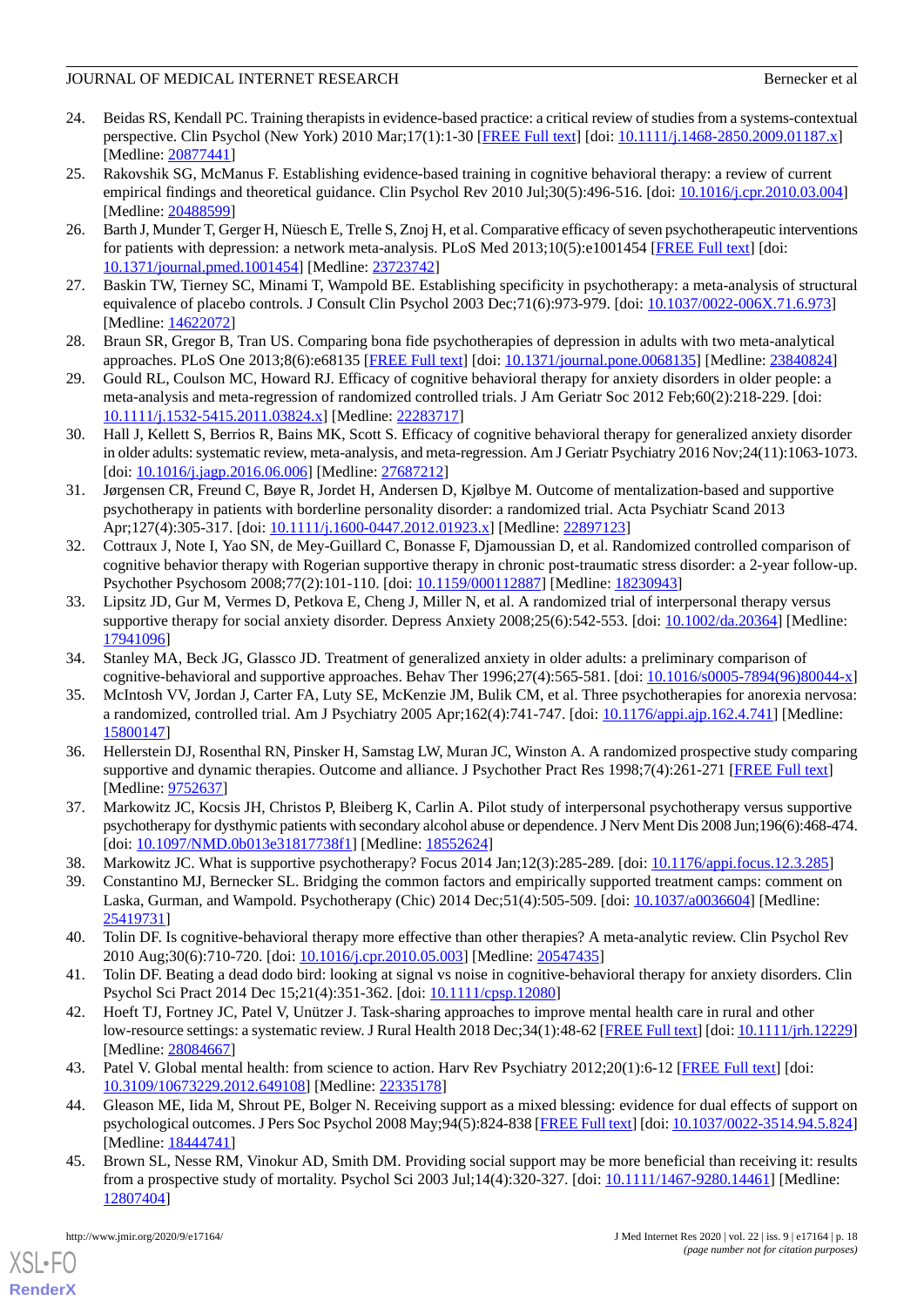- <span id="page-18-0"></span>46. Reblin M, Uchino BN. Social and emotional support and its implication for health. Curr Opin Psychiatry 2008 Mar;21(2):201-205 [[FREE Full text\]](http://europepmc.org/abstract/MED/18332671) [doi: [10.1097/YCO.0b013e3282f3ad89](http://dx.doi.org/10.1097/YCO.0b013e3282f3ad89)] [Medline: [18332671](http://www.ncbi.nlm.nih.gov/entrez/query.fcgi?cmd=Retrieve&db=PubMed&list_uids=18332671&dopt=Abstract)]
- <span id="page-18-2"></span><span id="page-18-1"></span>47. Schwartz CE, Sendor RM. Helping others helps oneself: response shift effects in peer support. Soc Sci Med 1999 Jun;48(11):1563-1575. [doi: [10.1016/s0277-9536\(99\)00049-0\]](http://dx.doi.org/10.1016/s0277-9536(99)00049-0) [Medline: [10400257\]](http://www.ncbi.nlm.nih.gov/entrez/query.fcgi?cmd=Retrieve&db=PubMed&list_uids=10400257&dopt=Abstract)
- <span id="page-18-3"></span>48. Torous J, Lipschitz J, Ng M, Firth J. Dropout rates in clinical trials of smartphone apps for depressive symptoms: a systematic review and meta-analysis. J Affect Disord 2020 Feb 15;263:413-419. [doi: [10.1016/j.jad.2019.11.167](http://dx.doi.org/10.1016/j.jad.2019.11.167)] [Medline: [31969272\]](http://www.ncbi.nlm.nih.gov/entrez/query.fcgi?cmd=Retrieve&db=PubMed&list_uids=31969272&dopt=Abstract)
- <span id="page-18-4"></span>49. McArthur D, Dumas A, Woodend K, Beach S, Stacey D. Factors influencing adherence to regular exercise in middle-aged women: a qualitative study to inform clinical practice. BMC Womens Health 2014 Mar 26;14:49 [\[FREE Full text\]](https://bmcwomenshealth.biomedcentral.com/articles/10.1186/1472-6874-14-49) [doi: [10.1186/1472-6874-14-49\]](http://dx.doi.org/10.1186/1472-6874-14-49) [Medline: [24666887\]](http://www.ncbi.nlm.nih.gov/entrez/query.fcgi?cmd=Retrieve&db=PubMed&list_uids=24666887&dopt=Abstract)
- <span id="page-18-5"></span>50. Oussedik E, Foy CG, Masicampo EJ, Kammrath LK, Anderson RE, Feldman SR. Accountability: a missing construct in models of adherence behavior and in clinical practice. Patient Prefer Adherence 2017;11:1285-1294 [[FREE Full text](https://dx.doi.org/10.2147/PPA.S135895)] [doi: [10.2147/PPA.S135895](http://dx.doi.org/10.2147/PPA.S135895)] [Medline: [28794618](http://www.ncbi.nlm.nih.gov/entrez/query.fcgi?cmd=Retrieve&db=PubMed&list_uids=28794618&dopt=Abstract)]
- <span id="page-18-6"></span>51. Holt-Lunstad J, Smith TB, Layton JB. Social relationships and mortality risk: a meta-analytic review. PLoS Med 2010 Jul 27;7(7):e1000316 [\[FREE Full text](https://dx.plos.org/10.1371/journal.pmed.1000316)] [doi: [10.1371/journal.pmed.1000316\]](http://dx.doi.org/10.1371/journal.pmed.1000316) [Medline: [20668659](http://www.ncbi.nlm.nih.gov/entrez/query.fcgi?cmd=Retrieve&db=PubMed&list_uids=20668659&dopt=Abstract)]
- <span id="page-18-7"></span>52. Holt-Lunstad J, Smith TB, Baker M, Harris T, Stephenson D. Loneliness and social isolation as risk factors for mortality: a meta-analytic review. Perspect Psychol Sci 2015 Mar;10(2):227-237. [doi: [10.1177/1745691614568352\]](http://dx.doi.org/10.1177/1745691614568352) [Medline: [25910392](http://www.ncbi.nlm.nih.gov/entrez/query.fcgi?cmd=Retrieve&db=PubMed&list_uids=25910392&dopt=Abstract)]
- 53. Brugha TS, Weich S, Singleton N, Lewis G, Bebbington PE, Jenkins R, et al. Primary group size, social support, gender and future mental health status in a prospective study of people living in private households throughout Great Britain. Psychol Med 2005 May;35(5):705-714. [doi: [10.1017/s0033291704003903](http://dx.doi.org/10.1017/s0033291704003903)] [Medline: [15918347](http://www.ncbi.nlm.nih.gov/entrez/query.fcgi?cmd=Retrieve&db=PubMed&list_uids=15918347&dopt=Abstract)]
- <span id="page-18-8"></span>54. Cacioppo JT, Hawkley LC, Thisted RA. Perceived social isolation makes me sad: 5-year cross-lagged analyses of loneliness and depressive symptomatology in the Chicago health, aging, and social relations study. Psychol Aging 2010 Jun;25(2):453-463 [[FREE Full text](http://europepmc.org/abstract/MED/20545429)] [doi: [10.1037/a0017216](http://dx.doi.org/10.1037/a0017216)] [Medline: [20545429\]](http://www.ncbi.nlm.nih.gov/entrez/query.fcgi?cmd=Retrieve&db=PubMed&list_uids=20545429&dopt=Abstract)
- <span id="page-18-9"></span>55. Fuhrer R, Stansfeld S, Chemali J, Shipley M. Gender, social relations and mental health: prospective findings from an occupational cohort (Whitehall II study). Soc Sci Med 1999 Jan;48(1):77-87. [doi: [10.1016/s0277-9536\(98\)00290-1\]](http://dx.doi.org/10.1016/s0277-9536(98)00290-1) [Medline: [10048839](http://www.ncbi.nlm.nih.gov/entrez/query.fcgi?cmd=Retrieve&db=PubMed&list_uids=10048839&dopt=Abstract)]
- <span id="page-18-11"></span><span id="page-18-10"></span>56. Laurenceau J, Barrett LF, Pietromonaco PR. Intimacy as an interpersonal process: the importance of self-disclosure, partner disclosure, and perceived partner responsiveness in interpersonal exchanges. J Pers Soc Psychol 1998 May;74(5):1238-1251. [doi: [10.1037//0022-3514.74.5.1238\]](http://dx.doi.org/10.1037//0022-3514.74.5.1238) [Medline: [9599440\]](http://www.ncbi.nlm.nih.gov/entrez/query.fcgi?cmd=Retrieve&db=PubMed&list_uids=9599440&dopt=Abstract)
- 57. Fairburn CG, Cooper Z. Therapist competence, therapy quality, and therapist training. Behav Res Ther 2011 Jun;49(6-7):373-378 [\[FREE Full text\]](https://linkinghub.elsevier.com/retrieve/pii/S0005-7967(11)00064-7) [doi: [10.1016/j.brat.2011.03.005](http://dx.doi.org/10.1016/j.brat.2011.03.005)] [Medline: [21492829](http://www.ncbi.nlm.nih.gov/entrez/query.fcgi?cmd=Retrieve&db=PubMed&list_uids=21492829&dopt=Abstract)]
- <span id="page-18-13"></span><span id="page-18-12"></span>58. Jackson CB, Quetsch LB, Brabson LA, Herschell AD. Web-based training methods for behavioral health providers: a systematic review. Adm Policy Ment Health 2018 Jul;45(4):587-610 [\[FREE Full text](http://europepmc.org/abstract/MED/29352459)] [doi: [10.1007/s10488-018-0847-0\]](http://dx.doi.org/10.1007/s10488-018-0847-0) [Medline: [29352459](http://www.ncbi.nlm.nih.gov/entrez/query.fcgi?cmd=Retrieve&db=PubMed&list_uids=29352459&dopt=Abstract)]
- 59. Murdock J, Williams A, Becker K, Bruce M, Young S. Online versus on-campus: a comparison study of counseling skills courses. J Hum Resour 2012;8(1):- [[FREE Full text](http://www.hraljournal.com/Page/12%20Jennifer%20Murdock.pdf)]
- <span id="page-18-14"></span>60. Baumel A. Online emotional support delivered by trained volunteers: users' satisfaction and their perception of the service compared to psychotherapy. J Ment Health 2015;24(5):313-320. [doi: [10.3109/09638237.2015.1079308\]](http://dx.doi.org/10.3109/09638237.2015.1079308) [Medline: [26485198](http://www.ncbi.nlm.nih.gov/entrez/query.fcgi?cmd=Retrieve&db=PubMed&list_uids=26485198&dopt=Abstract)]
- <span id="page-18-15"></span>61. Baumel A, Schueller SM. Adjusting an available online peer support platform in a program to supplement the treatment of perinatal depression and anxiety. JMIR Ment Health 2016 Mar 21;3(1):e11 [\[FREE Full text](https://mental.jmir.org/2016/1/e11/)] [doi: [10.2196/mental.5335](http://dx.doi.org/10.2196/mental.5335)] [Medline: [27001373](http://www.ncbi.nlm.nih.gov/entrez/query.fcgi?cmd=Retrieve&db=PubMed&list_uids=27001373&dopt=Abstract)]
- <span id="page-18-16"></span>62. Baumel A, Tinkelman A, Mathur N, Kane JM. Digital peer-support platform (7cups) as an adjunct treatment for women with postpartum depression: feasibility, acceptability, and preliminary efficacy study. JMIR Mhealth Uhealth 2018 Feb 13;6(2):e38 [\[FREE Full text](https://mhealth.jmir.org/2018/2/e38/)] [doi: [10.2196/mhealth.9482\]](http://dx.doi.org/10.2196/mhealth.9482) [Medline: [29439944](http://www.ncbi.nlm.nih.gov/entrez/query.fcgi?cmd=Retrieve&db=PubMed&list_uids=29439944&dopt=Abstract)]
- <span id="page-18-18"></span><span id="page-18-17"></span>63. Doss BD, Cicila LN, Georgia EJ, Roddy MK, Nowlan KM, Benson LA, et al. A randomized controlled trial of the web-based OurRelationship program: effects on relationship and individual functioning. J Consult Clin Psychol 2016 Apr;84(4):285-296 [[FREE Full text](http://europepmc.org/abstract/MED/26999504)] [doi: [10.1037/ccp0000063\]](http://dx.doi.org/10.1037/ccp0000063) [Medline: [26999504](http://www.ncbi.nlm.nih.gov/entrez/query.fcgi?cmd=Retrieve&db=PubMed&list_uids=26999504&dopt=Abstract)]
- <span id="page-18-19"></span>64. Kalinka CJ, Fincham FD, Hirsch AH. A randomized clinical trial of online-biblio relationship education for expectant couples. J Fam Psychol 2012 Feb;26(1):159-164. [doi: [10.1037/a0026398\]](http://dx.doi.org/10.1037/a0026398) [Medline: [22309819\]](http://www.ncbi.nlm.nih.gov/entrez/query.fcgi?cmd=Retrieve&db=PubMed&list_uids=22309819&dopt=Abstract)
- <span id="page-18-20"></span>65. Braithwaite SR, Fincham FD. Computer-based dissemination: a randomized clinical trial of ePREP using the actor partner interdependence model. Behav Res Ther 2011 Feb;49(2):126-131. [doi: [10.1016/j.brat.2010.11.002](http://dx.doi.org/10.1016/j.brat.2010.11.002)] [Medline: [21159326](http://www.ncbi.nlm.nih.gov/entrez/query.fcgi?cmd=Retrieve&db=PubMed&list_uids=21159326&dopt=Abstract)]
- 66. Hill C. Helping Skills: Facilitating Exploration, Insight, and Action. Fourth Edition. Washington, DC: American Psychological Association; 2014.
- 67. Ivey A, Ivey M, Zalaquett C. Intentional Interviewing and Counseling: Facilitating Client Development in a Multicultural Society. Ninth Edition. Boston, MA: Cengage Learning; 2017.
- 68. Herschell AD, Kolko DJ, Baumann BL, Davis AC. The role of therapist training in the implementation of psychosocial treatments: a review and critique with recommendations. Clin Psychol Rev 2010 Jun;30(4):448-466 [\[FREE Full text](http://europepmc.org/abstract/MED/20304542)] [doi: [10.1016/j.cpr.2010.02.005\]](http://dx.doi.org/10.1016/j.cpr.2010.02.005) [Medline: [20304542\]](http://www.ncbi.nlm.nih.gov/entrez/query.fcgi?cmd=Retrieve&db=PubMed&list_uids=20304542&dopt=Abstract)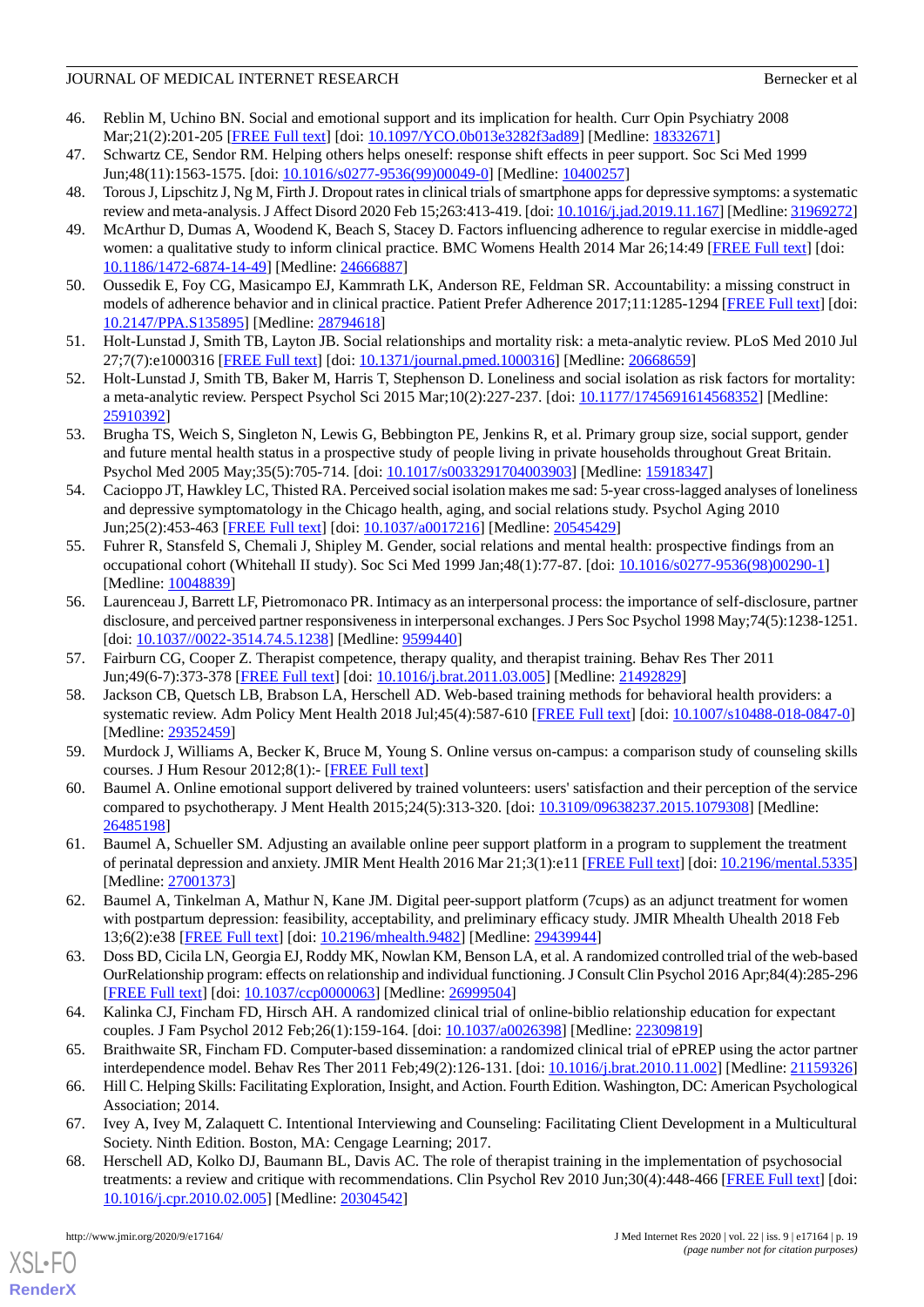- <span id="page-19-0"></span>69. Harned MS, Dimeff LA, Woodcock EA, Kelly T, Zavertnik J, Contreras I, et al. Exposing clinicians to exposure: a randomized controlled dissemination trial of exposure therapy for anxiety disorders. Behav Ther 2014 Nov;45(6):731-744 [[FREE Full text](http://europepmc.org/abstract/MED/25311284)] [doi: [10.1016/j.beth.2014.04.005\]](http://dx.doi.org/10.1016/j.beth.2014.04.005) [Medline: [25311284\]](http://www.ncbi.nlm.nih.gov/entrez/query.fcgi?cmd=Retrieve&db=PubMed&list_uids=25311284&dopt=Abstract)
- 70. Kobak KA, Wolitzky-Taylor K, Craske MG, Rose RD. Therapist training on cognitive behavior therapy for anxiety disorders using internet-based technologies. Cognit Ther Res 2017 Apr;41(2):252-265 [\[FREE Full text\]](http://europepmc.org/abstract/MED/28435174) [doi: [10.1007/s10608-016-9819-4\]](http://dx.doi.org/10.1007/s10608-016-9819-4) [Medline: [28435174](http://www.ncbi.nlm.nih.gov/entrez/query.fcgi?cmd=Retrieve&db=PubMed&list_uids=28435174&dopt=Abstract)]
- <span id="page-19-1"></span>71. Rakovshik SG, McManus F, Vazquez-Montes M, Muse K, Ougrin D. Is supervision necessary? Examining the effects of internet-based CBT training with and without supervision. J Consult Clin Psychol 2016 Mar;84(3):191-199. [doi: [10.1037/ccp0000079\]](http://dx.doi.org/10.1037/ccp0000079) [Medline: [26795937](http://www.ncbi.nlm.nih.gov/entrez/query.fcgi?cmd=Retrieve&db=PubMed&list_uids=26795937&dopt=Abstract)]
- <span id="page-19-3"></span><span id="page-19-2"></span>72. Taylor PJ, Russ-Eft DF, Chan DW. A meta-analytic review of behavior modeling training. J Appl Psychol 2005 Jul;90(4):692-709. [doi: [10.1037/0021-9010.90.4.692](http://dx.doi.org/10.1037/0021-9010.90.4.692)] [Medline: [16060787](http://www.ncbi.nlm.nih.gov/entrez/query.fcgi?cmd=Retrieve&db=PubMed&list_uids=16060787&dopt=Abstract)]
- <span id="page-19-4"></span>73. Hill CE, Lent RW. A narrative and meta-analytic review of helping skills training: time to revive a dormant area of inquiry. Psychotherapy (Chic) 2006;43(2):154-172. [doi: [10.1037/0033-3204.43.2.154\]](http://dx.doi.org/10.1037/0033-3204.43.2.154) [Medline: [22122035\]](http://www.ncbi.nlm.nih.gov/entrez/query.fcgi?cmd=Retrieve&db=PubMed&list_uids=22122035&dopt=Abstract)
- <span id="page-19-5"></span>74. Klein C. What Do We Know About Interpersonal Skills? A Meta-analytic Examination Of Antecedents, Outcomes, And The Efficacy Of Training. University of Central Florida. 2009. URL: <https://stars.library.ucf.edu/etd/3950/> [accessed 2020-09-03]
- <span id="page-19-7"></span><span id="page-19-6"></span>75. Karpicke JD. Retrieval-based learning. Curr Dir Psychol Sci 2012 May 30;21(3):157-163. [doi: [10.1177/0963721412443552\]](http://dx.doi.org/10.1177/0963721412443552)
- 76. Weeks D, Anderson L. The interaction of observational learning with overt practice: effects on motor skill learning. Acta Psychol (Amst) 2000 May;104(2):259-271. [doi: [10.1016/s0001-6918\(00\)00039-1\]](http://dx.doi.org/10.1016/s0001-6918(00)00039-1) [Medline: [10900708](http://www.ncbi.nlm.nih.gov/entrez/query.fcgi?cmd=Retrieve&db=PubMed&list_uids=10900708&dopt=Abstract)]
- <span id="page-19-8"></span>77. Clark R, Mayer R. E-Learning and the Science of Instruction: Proven Guidelines for Consumers and Designers of Multimedia Learning. Fourth Edition. Hoboken, UK: Wiley; 2016.
- <span id="page-19-10"></span><span id="page-19-9"></span>78. Brydges R, Carnahan H, Rose D, Rose L, Dubrowski A. Coordinating progressive levels of simulation fidelity to maximize educational benefit. Acad Med 2010 May;85(5):806-812. [doi: [10.1097/ACM.0b013e3181d7aabd](http://dx.doi.org/10.1097/ACM.0b013e3181d7aabd)] [Medline: [20520031](http://www.ncbi.nlm.nih.gov/entrez/query.fcgi?cmd=Retrieve&db=PubMed&list_uids=20520031&dopt=Abstract)]
- 79. Kulkarni C, Wei KP, Le H, Chia D, Papadopoulos K, Cheng J, et al. Peer and self assessment in massive online classes. ACM Trans Comput-Hum Interact 2013 Dec 1;20(6):1-31. [doi: [10.1145/2505057\]](http://dx.doi.org/10.1145/2505057)
- <span id="page-19-12"></span><span id="page-19-11"></span>80. Piech C, Huang J, Chen Z, Do C, Ng A, Koller D. MOOCS: What Have We Learned? In: Proceedings of the 21th ACM SIGKDD International Conference on Knowledge Discovery and Data Mining. 2015 Presented at: KDD'15; August 10-15, 2015; Sydney, Australia. [doi: [10.1145/2783258.2785465\]](http://dx.doi.org/10.1145/2783258.2785465)
- <span id="page-19-13"></span>81. Shute VJ. Focus on formative feedback. Rev Educ Res 2008 Mar;78(1):153-189. [doi: [10.3102/0034654307313795](http://dx.doi.org/10.3102/0034654307313795)]
- <span id="page-19-14"></span>82. Kluger AN, DeNisi A. The effects of feedback interventions on performance: a historical review, a meta-analysis, and a preliminary feedback intervention theory. Psychol Bulltin 1996 Mar;119(2):254-284. [doi: [10.1037/0033-2909.119.2.254](http://dx.doi.org/10.1037/0033-2909.119.2.254)]
- <span id="page-19-16"></span><span id="page-19-15"></span>83. Zell E, Krizan Z. Do people have insight into their abilities? A metasynthesis. Perspect Psychol Sci 2014 Mar;9(2):111-125. [doi: [10.1177/1745691613518075](http://dx.doi.org/10.1177/1745691613518075)] [Medline: [26173249\]](http://www.ncbi.nlm.nih.gov/entrez/query.fcgi?cmd=Retrieve&db=PubMed&list_uids=26173249&dopt=Abstract)
- 84. Rosengren D. Building Motivational Interviewing Skills: A Practitioner Workbook. New York, USA: Guilford Press; 2009.
- <span id="page-19-17"></span>85. Derogatis L. BSI, Brief Symptom Inventory: Administration, Scoring & Procedures Manual. Bloomington, MN: PsychCorp; 1993.
- <span id="page-19-21"></span><span id="page-19-18"></span>86. Cohen S, Williamson G. Perceived stress in a probability sample of the United States. In: Spacapan S, Oskamp S, editors. The Social Psychology of Health: Claremont Symposium on Applied Social Psychology. Newbury Park, CA: Sage; 1988:31-67.
- 87. Hill C, O'Brien K. Helping Skills: Facilitating Exploration, Insight, and Action. Washington, DC: American Psychological Association; 2014.
- 88. Elliott R. The Revised Session Reaction Scale. Toledo, OH: University of Toledo; 1993.
- 89. Bürkner P. brms: an R package for Bayesian multilevel models using Stan. J Stat Soft 2017;80(1):1-28. [doi: [10.18637/jss.v080.i01](http://dx.doi.org/10.18637/jss.v080.i01)]
- 90. Cohen J. A coefficient of agreement for nominal scales. Educ Psychol Meas 2016 Jul 02;20(1):37-46. [doi: [10.1177/001316446002000104\]](http://dx.doi.org/10.1177/001316446002000104)
- <span id="page-19-20"></span><span id="page-19-19"></span>91. Gelman A, Rubin DB. Inference from iterative simulation using multiple sequences. Stat Sci 1992 Nov;7(4):457-472 [\[FREE](https://www.jstor.org/stable/2246093) [Full text\]](https://www.jstor.org/stable/2246093) [doi: [10.2307/2246093\]](http://dx.doi.org/10.2307/2246093)
- <span id="page-19-22"></span>92. Radford MN. MCMC using Hamiltonian dynamics. Handbook of Markov Chain Monte Carlo.: University of Toronto URL: <https://arxiv.org/pdf/1206.1901.pdf> [accessed 2020-09-03]
- 93. Rosseel Y. lavaan: an R Package for structural equation modeling. J Stat Soft 2012;48(2):1-36. [doi: [10.18637/jss.v048.i02](http://dx.doi.org/10.18637/jss.v048.i02)]
- <span id="page-19-23"></span>94. Stan Development Team. The Stan C++ Library. URL:<https://mc-stan.org/> [accessed 2020-09-08]
- 95. McMahon JM, Pouget ER, Tortu S. A guide for multilevel modeling of dyadic data with binary outcomes using SAS PROC NLMIXED. Comput Stat Data Anal 2006 Aug;50(12):3663-3680 [[FREE Full text](http://europepmc.org/abstract/MED/16926924)] [doi: [10.1016/j.csda.2005.08.008](http://dx.doi.org/10.1016/j.csda.2005.08.008)] [Medline: [16926924](http://www.ncbi.nlm.nih.gov/entrez/query.fcgi?cmd=Retrieve&db=PubMed&list_uids=16926924&dopt=Abstract)]
- 96. Leon AC, Demirtas H, Hedeker D. Bias reduction with an adjustment for participants' intent to dropout of a randomized controlled clinical trial. Clin Trials 2007;4(5):540-547. [doi: [10.1177/1740774507083871](http://dx.doi.org/10.1177/1740774507083871)] [Medline: [17942469\]](http://www.ncbi.nlm.nih.gov/entrez/query.fcgi?cmd=Retrieve&db=PubMed&list_uids=17942469&dopt=Abstract)
- 97. Swift JK, Greenberg RP. A treatment by disorder meta-analysis of dropout from psychotherapy. J Psychother Integr 2014;24(3):193-207. [doi: [10.1037/a0037512](http://dx.doi.org/10.1037/a0037512)]